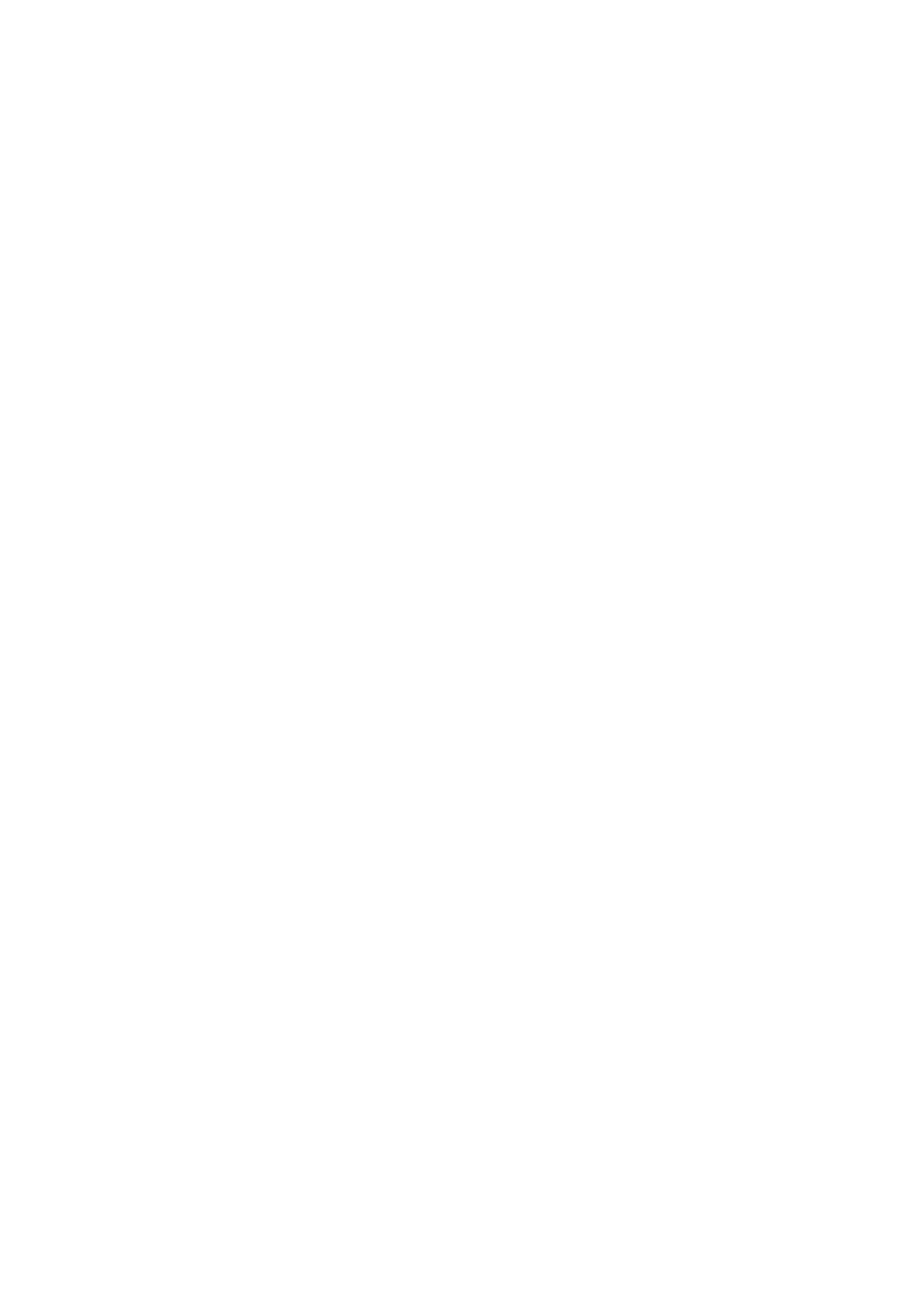# **Town Centre Action Plan Review – Joint response from Scottish Government and COSLA**

# **Contents**

| Foreword by the Minister for Public Finance,           |                |
|--------------------------------------------------------|----------------|
| <b>Planning and Community Wealth</b>                   | $\overline{2}$ |
| Foreword by COSLA Environment and Economy spokesperson | 4              |
|                                                        |                |
| 1. Executive Summary - Context                         | 5              |
| 2. Response                                            |                |
| 3. 2022 Town Centre Action Plan - Actions              | 9              |
| A: Putting the right policy framework in place         | 9              |
| B: Ensuring the right kind of support                  | 13             |
| C: Providing a framework for investment                | 16             |
| D: Working closely with partners                       | 18             |
| 4. Scenario                                            | 20             |
| 5. Acknowledgements                                    | 21             |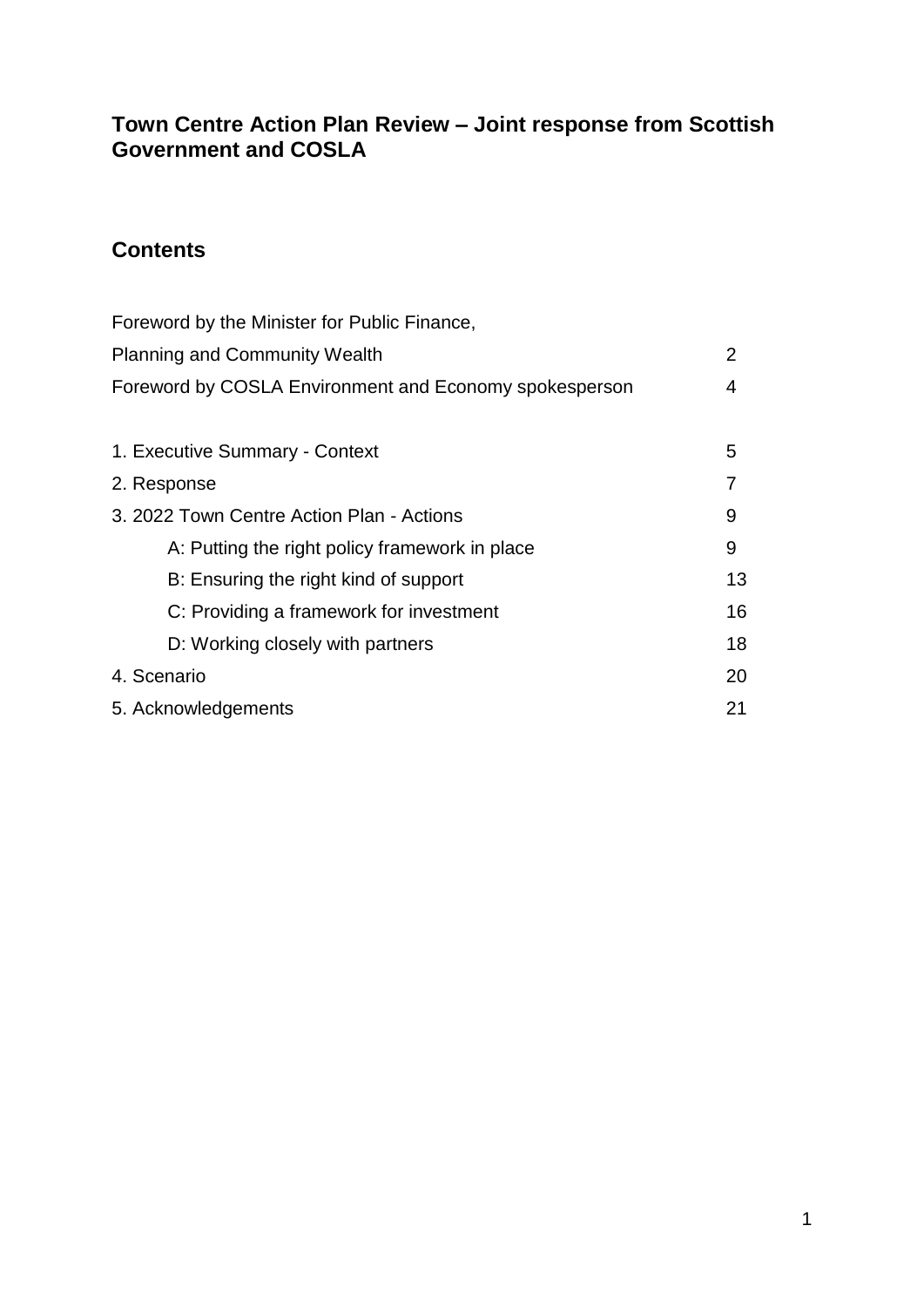# **Foreword – Tom Arthur MSP – Minister for Public Finance, Planning and Community Wealth**

I was born in Paisley and brought up in Barrhead so I am well aware of the challenges industrial, social and economic change can bring. These two towns also show what can be done when people, communities, local and national governments and other organisations, public and private, work together to build on existing local assets, tell the story of a place and capture and harness the imagination and pride that people have in relation to their town centres. It is this collaboration that has been at the heart of our internationally recognised approach.

We commissioned the Review of the first Town Centre Action Plan in July 2020. We asked the Review Group to consider our progress, provide a vision for town centres and make recommendations for how we could do better, including in our living with Covid response around town centres. The report "A New Future for Scotland's Town Centres" <sup>1</sup> was published in February 2021 and set out a clear vision for the future of our towns and town centres and recommendations for action. Some of these recommendations are challenging but as whole they set a clear direction and were welcomed by the Scottish Government.

However, the Scottish Government can only do so much itself. We can set the direction, provide encouragement, frameworks and some funding. Yet towns are essentially local and our role at that detailed level is necessarily limited. This Town Centre Action Plan 2 is a national Call to Action, 'owned' by all and sets the freedom and confidence to deliver locally. It has come together from a large conversation across Scotland, developing the detail and the ways of implementing "A New Future for Scotland's Town Centres", listening to and working with voices of individuals, groups, communities, organisations, businesses and councils.

Towns and their town centres are vital for Scotland's collective wellbeing: our economy, society and environment. We start from a very good position given our internationally lauded approach developed in the first Town Centre Action Plan and

1

<sup>1</sup> [A New Future for Scotland's Town Centres -](https://www.gov.scot/publications/new-future-scotlands-town-centres/) gov.scot (www.gov.scot)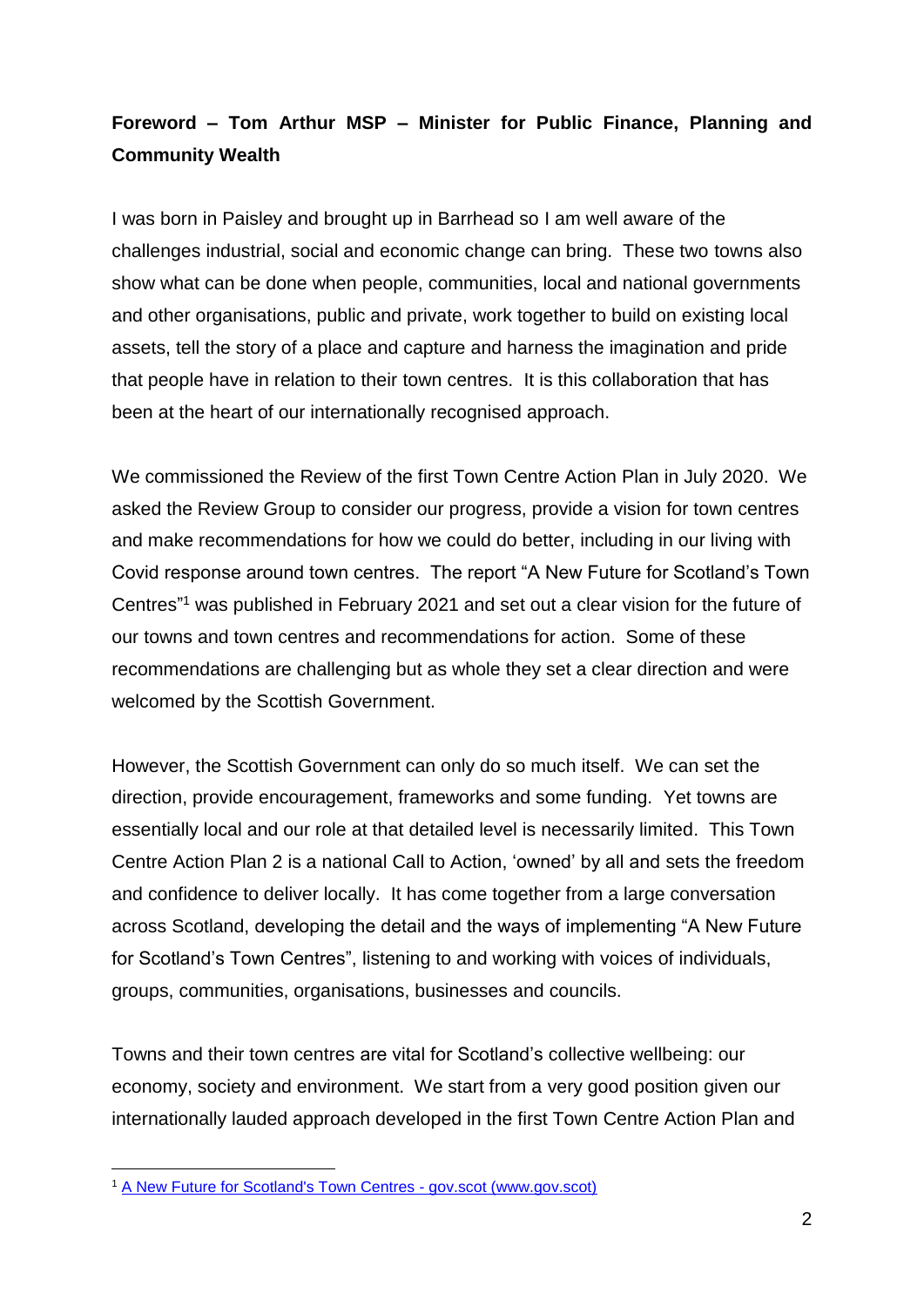our consequent actions and policies; but together our towns can achieve so much more.

We support the vision adopted by the Review Group and re-affirm our commitment to the principles which underpin our approach. What remains crucial to the future success of our towns and town centres is collaborative partnership working which delivers upon a shared vision to improve outcomes for people, communities and town centres and resists doing that which may cause harm. We all have a role to play.



Tom Arthur MSP, Minister for Public Finance, Planning and Community Wealth.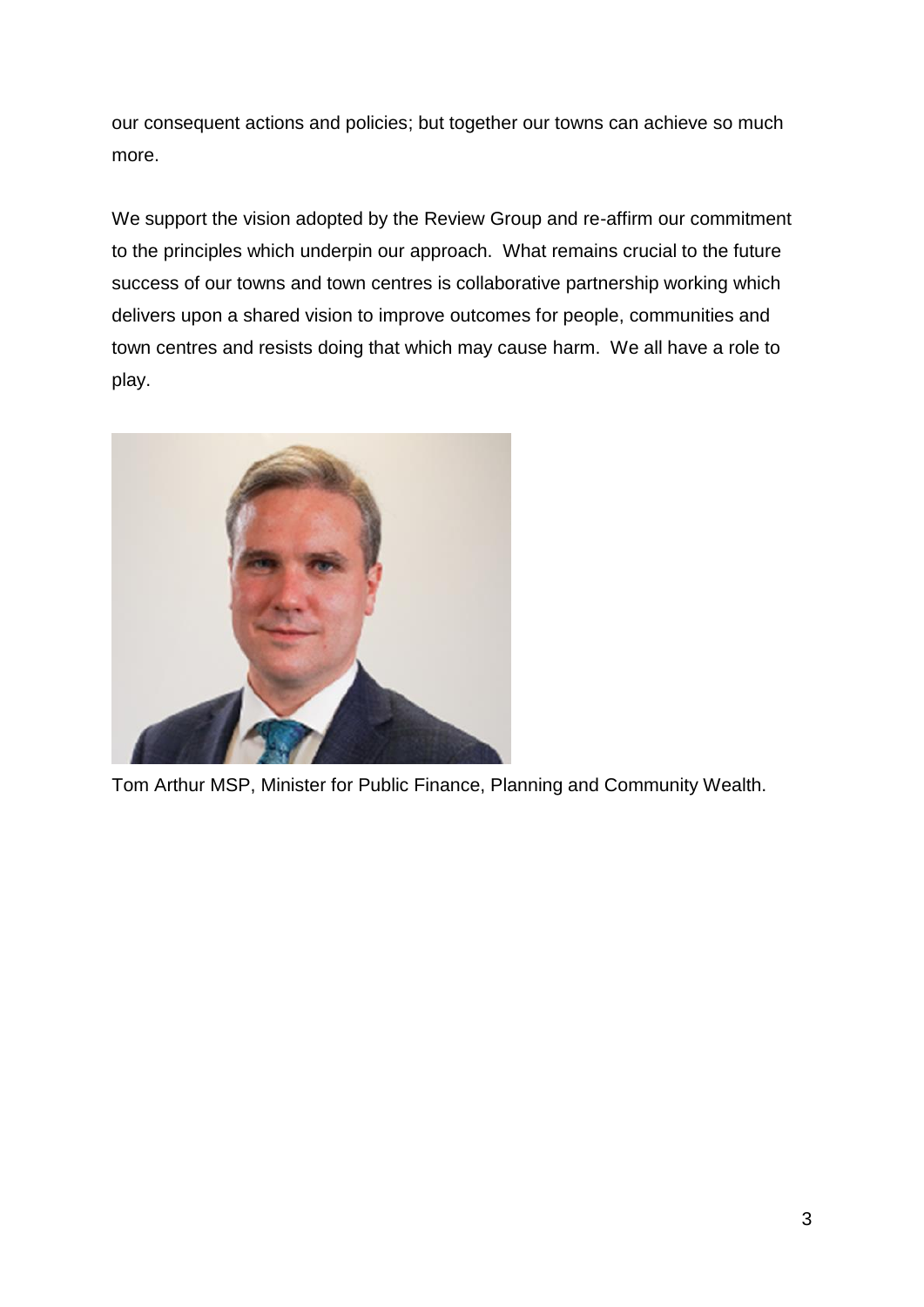# **Foreword – Steven Heddle, Environment and Economy spokesperson, COSLA**

Local authorities are the vital bridge and interface between the local, community and the national levels. We design, plan and deliver services and places with our local communities. Local authorities, through COSLA, worked previously with the Scottish Government to design and implement the Town Centre First and Place Principle.

We very much welcomed the publication of 'A New Future for Scotland's Town Centres' and now this new action plan which provides local authorities, their partners, and communities with a clear framework to meet their ambition to improve our towns. Towns are vital to the fabric of all local authorities as individual places, coming in all shapes and sizes and with their own stories and assets. This Plan provides a Call for Action at the national and the local level to ensure towns meet the needs and aspirations of their local communities.

It is encouraging to see Scottish Government removing barriers and silos and aligning policies and strategies across portfolios to build this place based focus. Local authorities are doing the same, ensuring that local and national government focus on outcomes for their places and their communities. The pandemic response demonstrated the vital role that local authorities play in, and with, communities in social, economic and cultural ways, and provides a strong base on which to develop further for the benefit of communities and towns. We are firmly behind a focus on people, planet and the economy, building towns that benefit our communities, delivering sustainability and fairly for all.



Councillor Steven Heddle, COSLA Environment and Economy spokesperson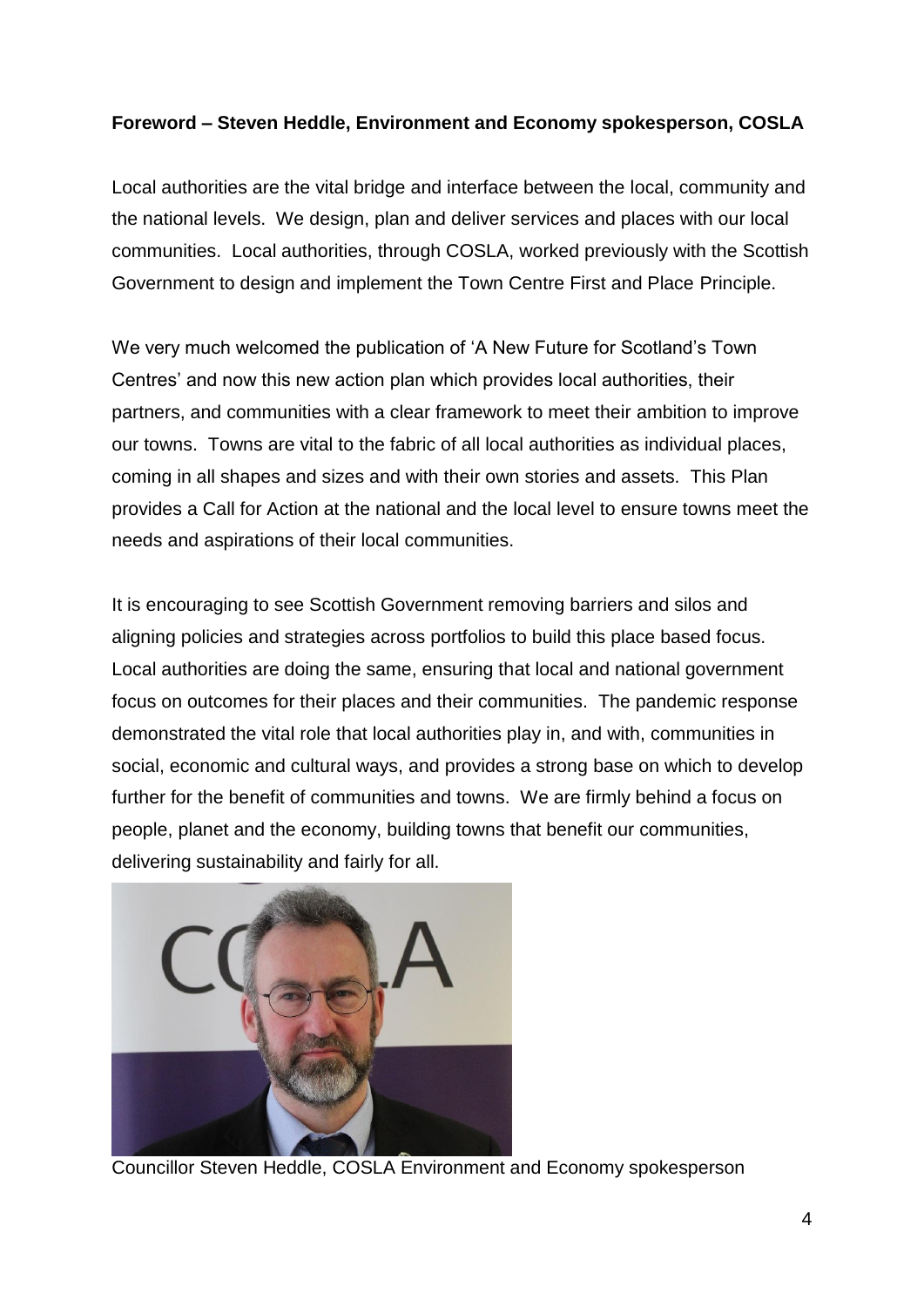#### **1 – Executive summary - context**

The independent report 'A New Future for Scotland's Town Centres' was delivered by the Town Centre Action Plan Review Group and published in February 2021. We welcomed the report developed by the Review Group, support its overarching aim to work collaboratively with our communities and other partners, and support the vision developed by the Independent Review Group that:

*"Towns and town centres are for the wellbeing of people, planet and the economy. Towns are for everyone and everyone has a role to play in making their own town and town centres successful."*

The revised Town Centre Action Plan 2 sets out our response to the broad range of recommendations proposed in the Review. It sets out government's response both national and local as enablers of positive change whilst recognising the limits of what can be achieved if government were to act in isolation.

Scotland's town centres are much more than simply buildings and spaces, they are the beating heart of our communities and country. Towns are full of emotional and personal connections that go way beyond the physical environment. They form part of our personal, community and national identity and deliver outcomes at the social, environmental as well as the economic level.

The independent report was commissioned to build upon the internationally recognised town centre first approach developed and adopted in Scotland. It provided an opportunity to rethink and reenergise our efforts to develop towns and town centres that meet the diverse social, environmental and economic needs and aspirations of our communities. 'A New Future for Scotland's Town Centres' reflected on the very positive moves that Scotland has taken since the National Review of Town Centres 2013. The development of Town Centre First, the Town Centre Action Plan, the Place Principle and the Place Based Investment Programme have been important steps in placing town centres at the heart of policy and investment.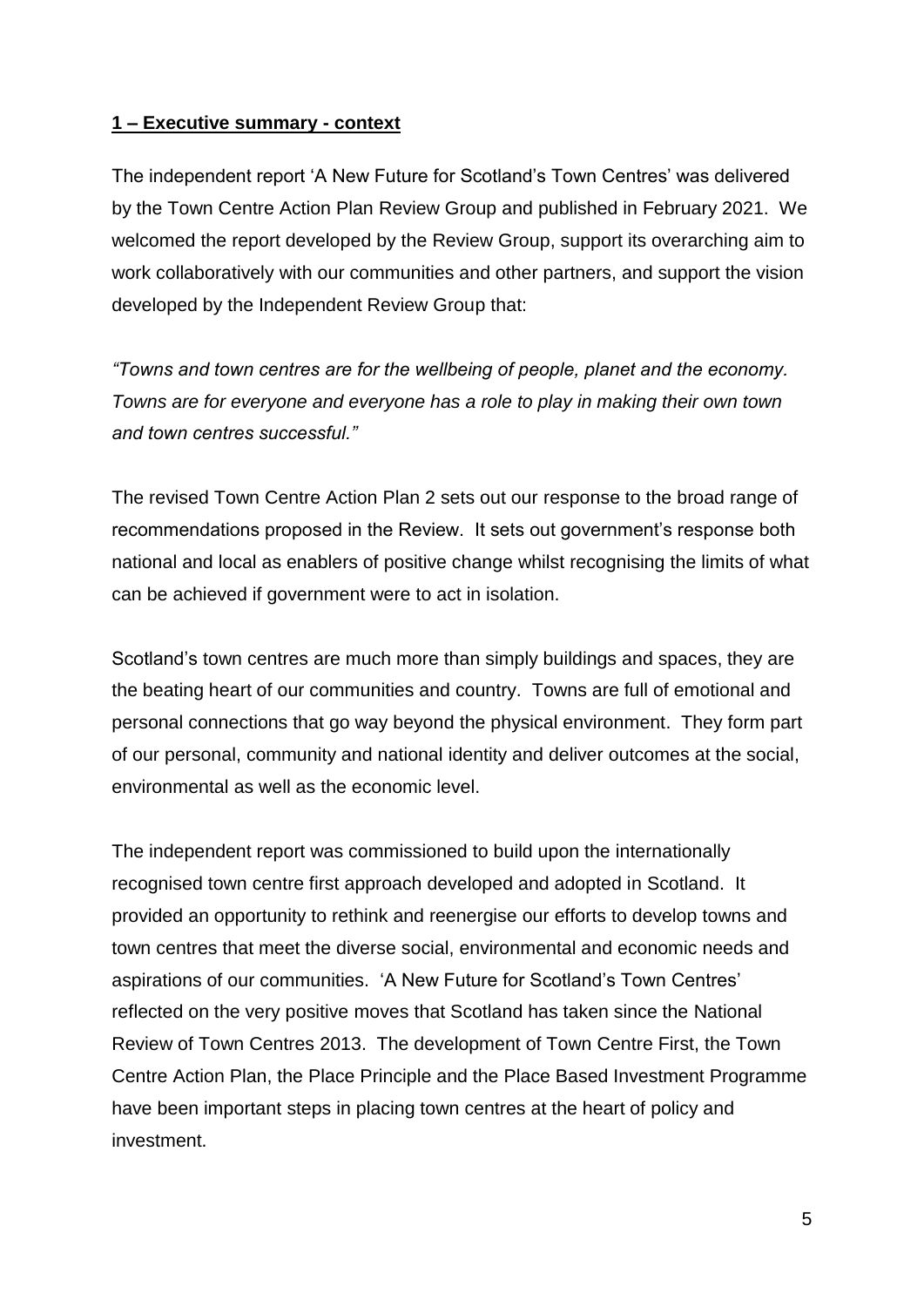The recent review also recognised that the wider policy landscape has altered in Scotland and beyond. The declaration of a climate emergency, the focus on health and wellbeing of the population and the inequalities across society and economy have all come to the fore, altering the context for towns and emphasising their role as solutions to these challenges. Towns are integral to the delivery of the UN Sustainable Development Goals and our National Performance Framework. Covid-19 and our response to it as a nation has reinforced the direction and urgency of responding to the challenges faced by our town centres, dramatically altering our living and working patterns and emphasising the necessity of strong local communities, organisations and towns.

Towns are individual and unique and have their own histories and assets. They need a coherent and consistent framework to allow local confidence in a focus on the local town and its situation. This cannot be a Government top-down policy, though the Government can be a key enabler, but rather a National Call to Action for all those engaged in our towns. It starts with communities and people building on their needs, wants and aspirations, using assets and building local confidence and action. This requires a place based approach, where the local context is at the heart of collaborative and participative action. Local authorities are vital to this, using their scale and services to deliver and bringing together communities, social enterprises, businesses, charities and other key local organisations to work together. National level organisations, including public bodies and agencies can build on this and contribute knowledge and funds to deliver at the local town level.

Words on a page, or bullet points in a plan set the scene; they do not deliver the outcomes we need on the ground. This is not one person's, one public body or one organisation's responsibility; it is a shared endeavour and requires individuals in whatever role they have to take positive action. It also requires all of us to reflect on and avoid actions and decisions which continue to damage and harm our town centres. This Call for Action sets out some of the ways in which we can all seek to do our part, locally and nationally, in re-building, re-energising and re-imagining our towns to meet our place and country ambitions.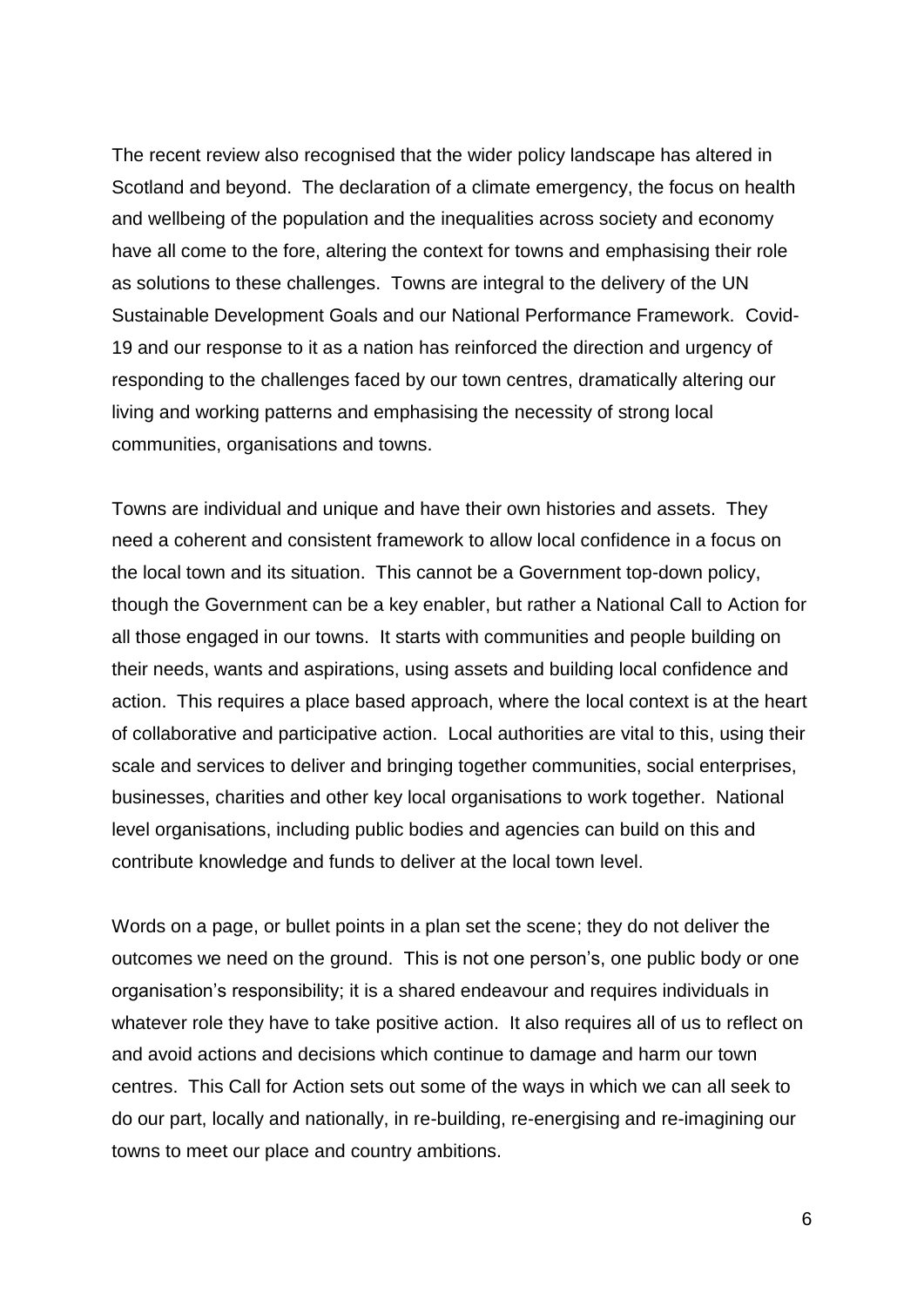## **2 – Response**

Towns and town centres can deliver many of the ambitions for Scotland and its people. They can only do this if they focus around the specific circumstances of their local communities and ensure all community voices are engaged in the design, development and delivery of local improvements. Town centres are places which provide social, economic, cultural, creative, environmental, entrepreneurial and other opportunities locally. They can provide an important contribution to a wide range of national ambitions at the local level. This includes shared ambitions and Programme for Government priorities including those relating to climate change, Just Transition, our National Strategy for Economic Transformation, Community Wealth Building, National Planning Framework 4, Housing 2040, tackling child poverty, health and wellbeing equalities, Covid recovery and more.

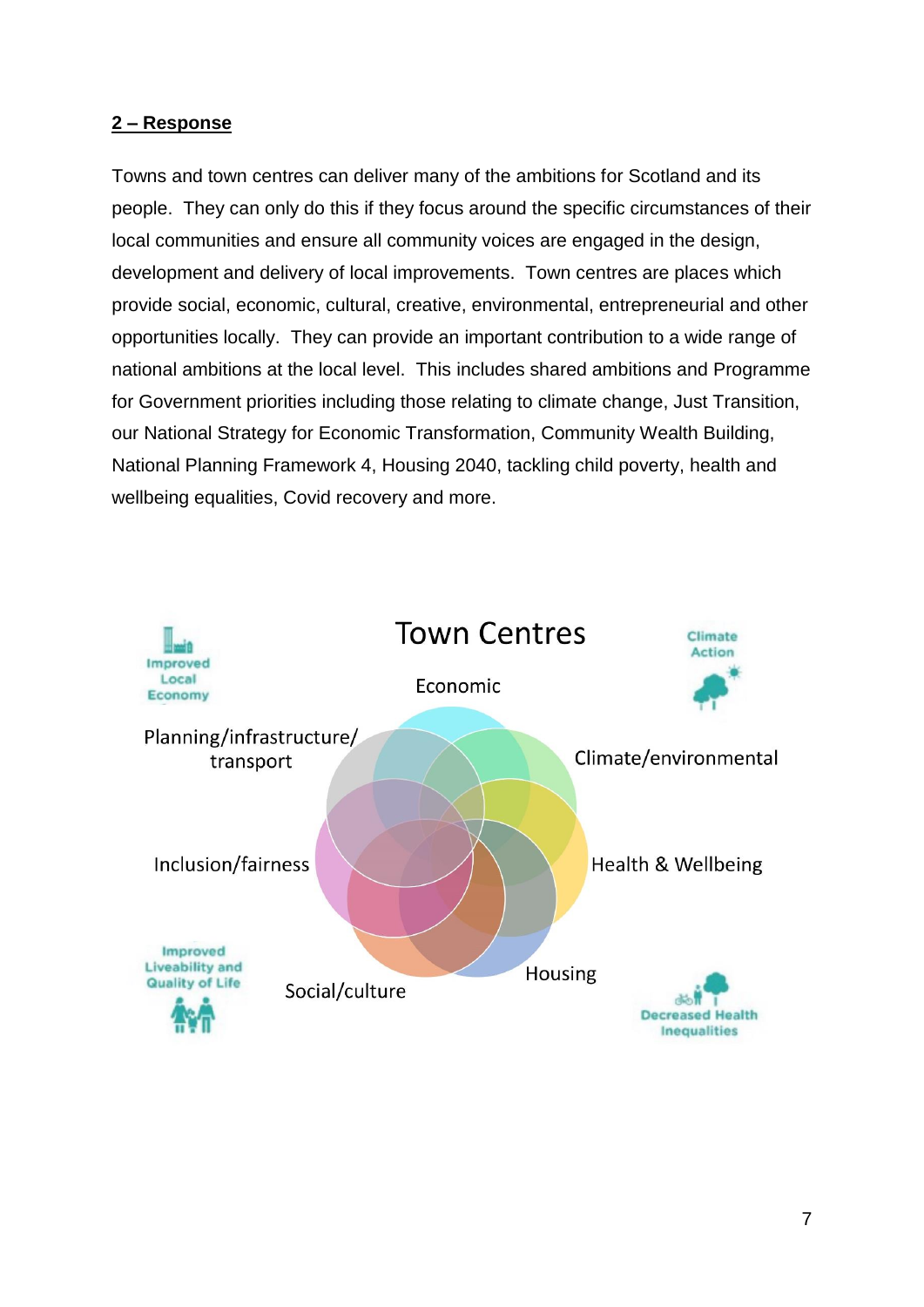We accept and will adopt the vision developed by the Review group:

*"Towns and town centres are for the wellbeing of people, planet and the economy. Towns are for everyone and everyone has a role to play in making their own town and town centres successful."*

Whilst the Town Centre vision articulates a role for all to play, the distinct role of national and local government includes that of an enabler, empowering all to play their part and developing the conditions for local solutions to take root.

So what are we and all those with an interest in the future of our towns doing to make that happen?

We have identified 4 broad categories that comprise the Call to Action –

- A. Putting the right policy framework in place,
- B. Ensuring the right kind of support,
- C. Providing a framework for investment, and
- D. Working closely with partners.

Actions within these categories have also been linked to deliver outcomes identified within the report - planning, town centre first, taxation and fiscal levers, town centre living, digital towns, enterprising communities and vibrant local economies, climate action, measuring and evaluating progress, demonstrator towns.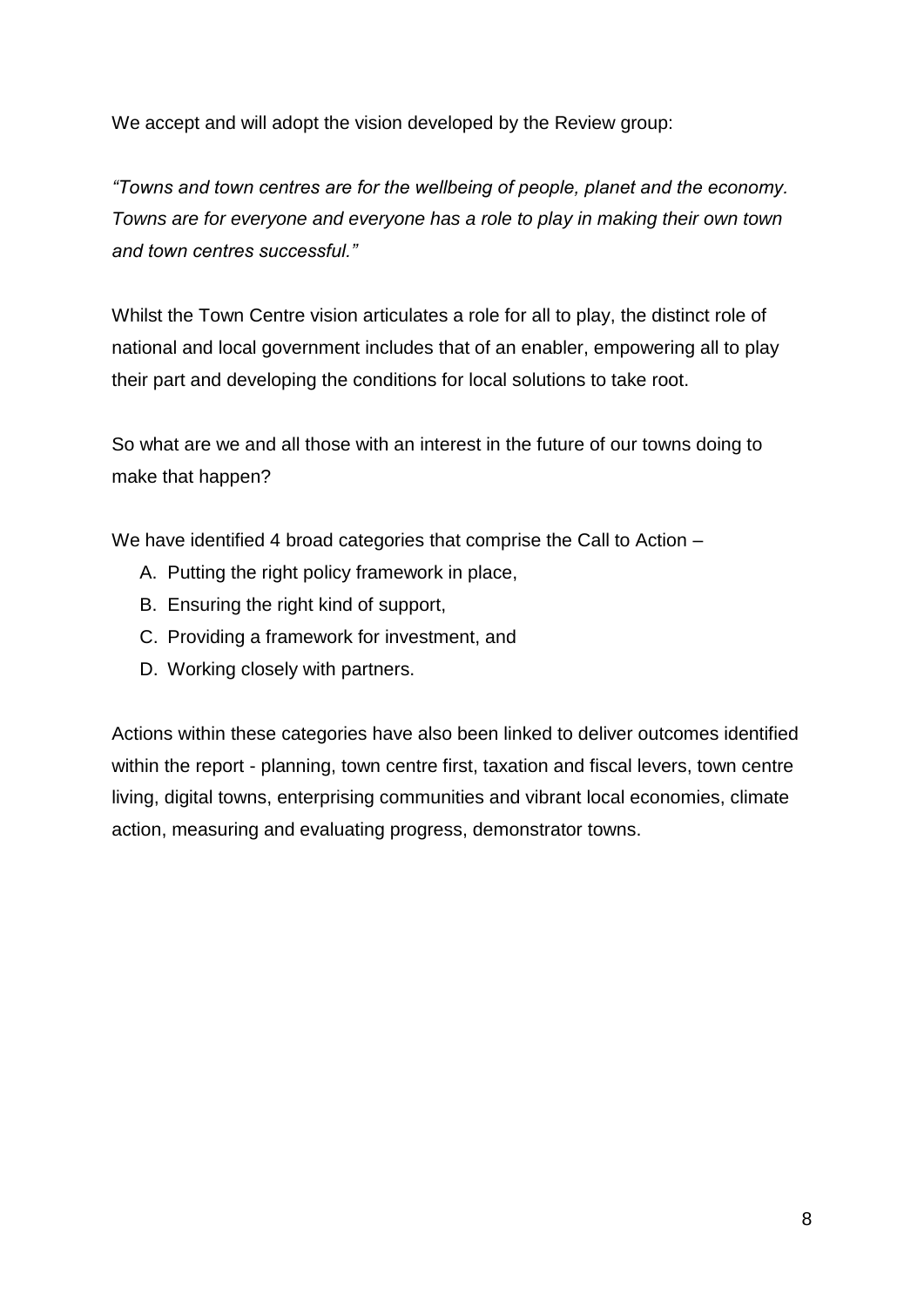# **2022 Town Centre Action Plan - Actions**

# **A: Putting the right policy framework in place**

# Planning policy

## We will

- 1. Direct development to the most sustainable locations and take account of 'a New Future for Scotland's Town Centres<sup>'2</sup>, and the views of consultees in the finalised version of the National Planning Framework  $4\sqrt[3]{NPF4}$  to be laid in Parliament.
- 2. Seek views in forthcoming public consultation on whether new permitted development rights and/or changes to the use classes order could support the recovery of Scotland's town centres, taking account of the 'New Future for Scotland's Town Centres'.
- 3. Develop and implement town centre strategies with communities, where no suitable strategies exist and they are identified as being required. Make it clear in local place plan guidance that people and communities including those less heard, are enabled via local development plans<sup>4</sup> to shape and influence the development of their neighbourhoods and the town centres.
- 4. Reform and modernise the compulsory purchase system in Scotland making it fairer, clearer and faster for all parties to support the delivery of much-needed infrastructure, development and regeneration projects in the public interest.
- 5. Conclude the Local Governance Review<sup>5</sup> and introduce a Local Democracy Bill to shift the balance of power and provide people with more control over decisions that affect the future of their communities and places they know best.

# Town Centre First Principle

- 6. As part of our call to action re-engage, refocus and re-emphasise the Town Centre First Principle<sup>6</sup> and the Place Principle<sup>7</sup>, supporting our partners to do so, including by:
	- I. sharing and promoting best practice;
	- II. strengthening guidance in the Scottish Public Finance Manual to better reflect the importance of local needs and opportunities, and the value and impact of local consequences when assessing investment options.
- 7. Place towns and town centres at the core of NPF4, limiting new out of town development and encouraging a town centre first approach.

<sup>1</sup> <sup>2</sup> [A New Future for Scotland's Town Centres -](https://www.gov.scot/publications/new-future-scotlands-town-centres/) gov.scot (www.gov.scot)

<sup>&</sup>lt;sup>3</sup> Scotland 2045 - [fourth National Planning Framework -](https://www.gov.scot/publications/scotland-2045-fourth-national-planning-framework-draft/) draft: consultation - gov.scot (www.gov.scot)

<sup>4</sup> Local development planning - [regulations and guidance consultation: part C -](https://www.gov.scot/publications/local-development-planning-regulations-guidance-consultation-part-c-draft-guidance-local-development-planning/) local development planning - draft guidance - [gov.scot \(www.gov.scot\)](https://www.gov.scot/publications/local-development-planning-regulations-guidance-consultation-part-c-draft-guidance-local-development-planning/) 5 [Improving public services: Local Governance Review -](https://www.gov.scot/policies/improving-public-services/local-governance-review/) gov.scot (www.gov.scot)

<sup>6</sup> [Regeneration: Town centre regeneration -](https://www.gov.scot/policies/regeneration/town-centre-regeneration/) gov.scot (www.gov.scot)

<sup>7</sup> [Place Principle: introduction -](https://www.gov.scot/publications/place-principle-introduction/) gov.scot (www.gov.scot)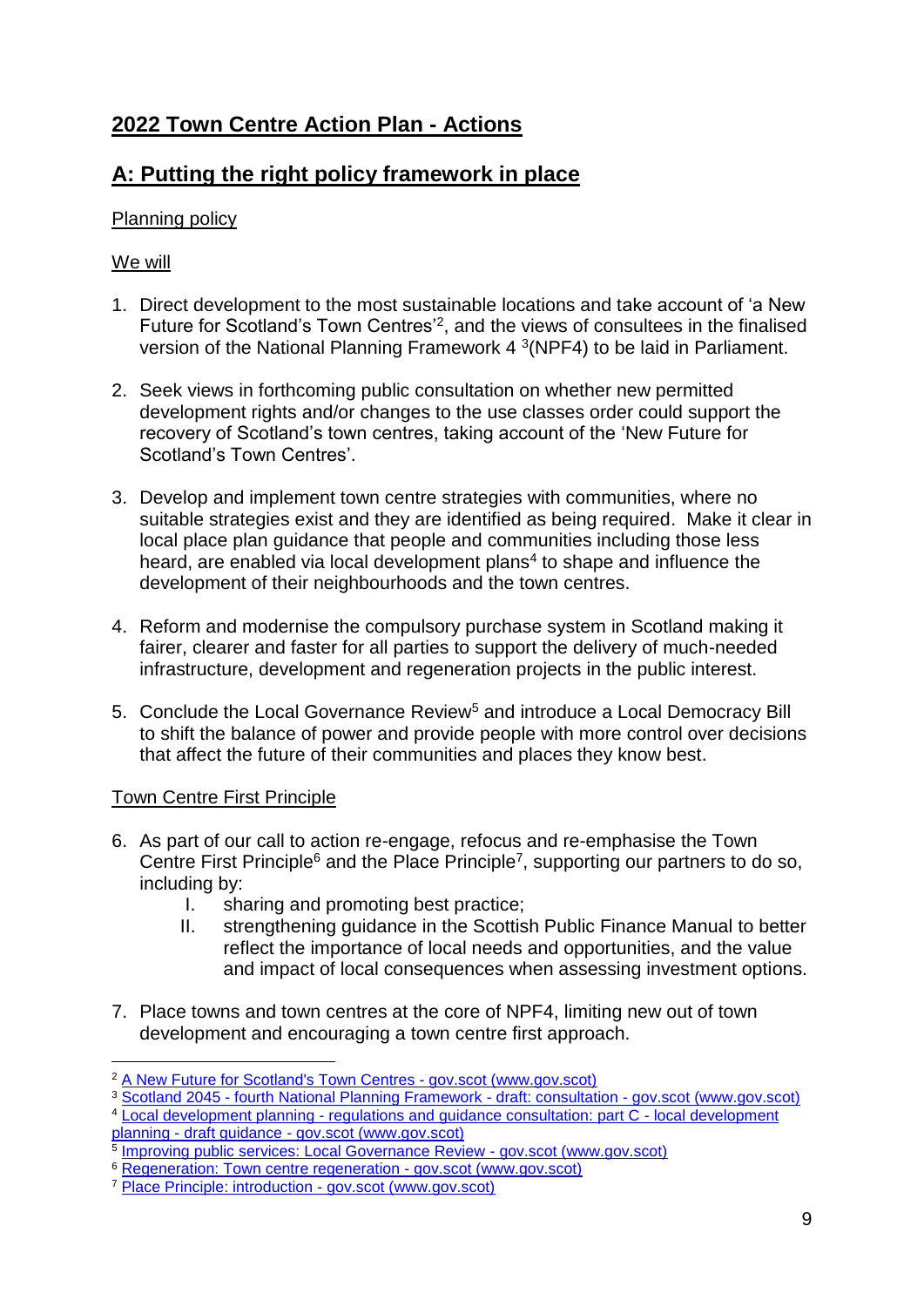## Taxation

- 8. Ensure that Scotland's Non-Domestic Rates support the transition<sup>8</sup> to a net zero economy, in line with the Town Centre First Principle, helping to tackle the climate crisis, and consistent with the Scottish Approach to Taxation (as set out in Scotland's Framework for Tax<sup>9</sup>, published on 16 December 2021.)
- 9. Explore the taxation of digital sales in Scotland, ensuring online businesses contribute to tax revenues alongside our bricks and mortar businesses. This includes considering the UK Government's consultation exploring the pros and cons of an online sales tax published on 25 February 2022.
- 10.Work with the UK Government on developing the Fiscal Framework that sets out the rules for how Scotland's tax and social security powers will be managed and implemented, including through the forthcoming review of the framework in 2022.
- 11.Engage UK Government to review VAT treatment for refurbishment of existing buildings and how this reserved tax lever can help contribute towards net zero targets and town centre recovery.

#### Town Centre Living

- 12.Ensure NPF4 supports local living through its strategy based on spatial principles, including compact growth, local living and just transition. This will be supported by a more directive approach to where new development should take place, with new policies to proactively support and encourage opportunities for town centre living. Planning policies will focus on brownfield development, reusing vacant and derelict land and repurposing existing properties, locating homes closer to services and facilities and supporting 20 minute neighbourhoods.
- 13. Deliver more town centre living via Housing 2040<sup>10</sup> by: investing in a rolling programme of demonstrator locations, providing expertise, resources and matched funding to help illustrate what future Town Centre Living and 20 minute neighbourhood models can look like.

#### Digital towns

1

14.Introduce proposals to require developers to deploy and optimise digital connectivity in all new housing developments through building regulations.

<sup>8</sup> (e.g. via renewable energy generation, Hydro and District Heating reliefs until 2032, 90% relief for new district heating networks that are powered by renewables until 2024, expand the Business Growth Accelerator relief on 1 April 2022 by making increases in rateable value due to the installation of solar panels a qualifying improvement eligible for relief

<sup>9</sup> [Framework for Tax 2021 -](https://www.gov.scot/publications/framework-tax-2021/) gov.scot (www.gov.scot)

<sup>10</sup> Housing to 2040 - [gov.scot \(www.gov.scot\)](https://www.gov.scot/publications/housing-2040-2/)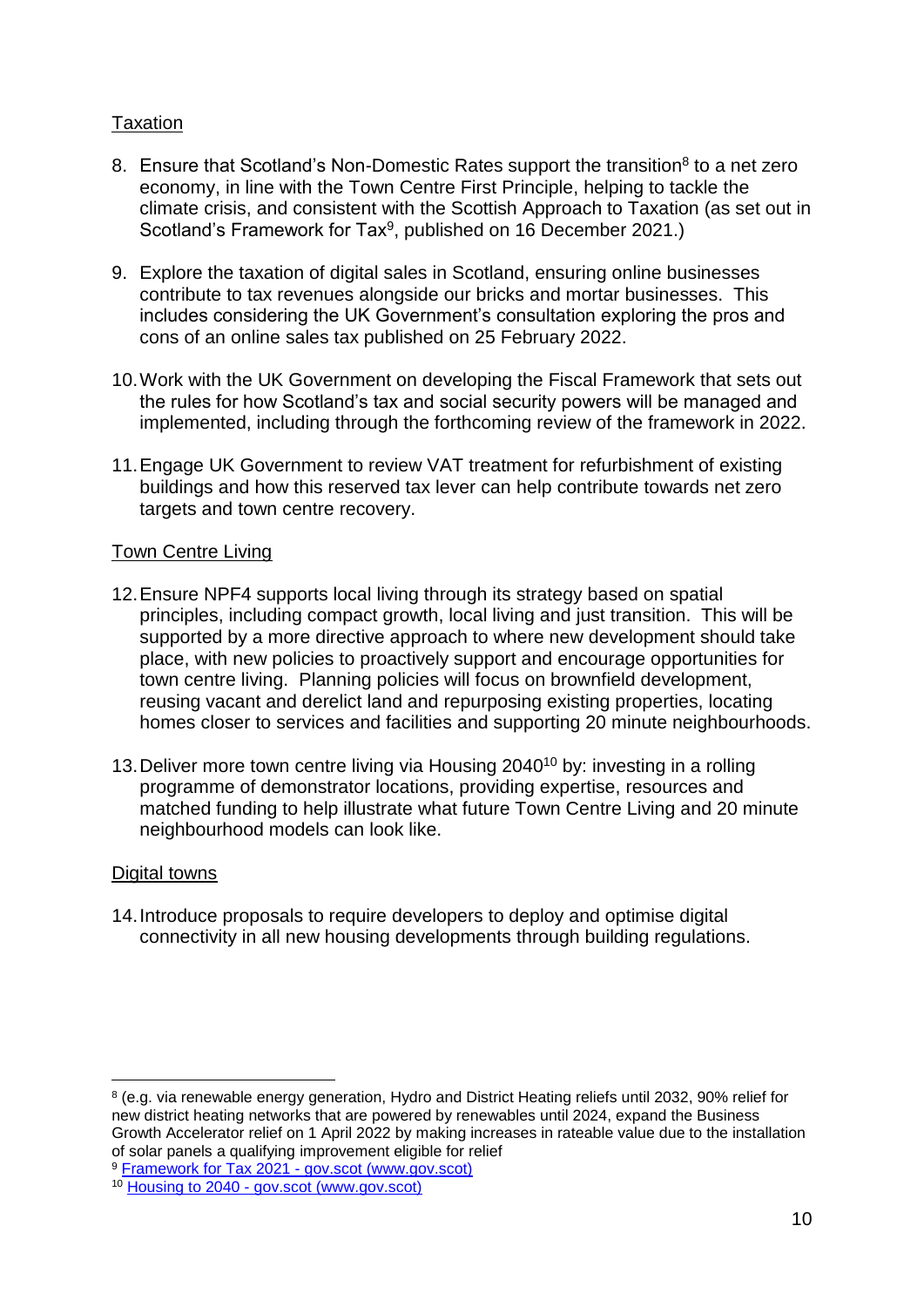#### Enterprising communities and vibrant local economies

- 15.Deliver the Social Enterprise Action Plan 2021-24<sup>11</sup> to create the conditions where place-based social enterprise activity and communities can flourish. And bring forward a Community Wealth Building Bill in this Parliament.
- 16. Deliver our Retail Strategy<sup>12</sup> which sets out the valuable role that retail plays in our communities and towns and how retailers can build on the vital contribution they make to the economic and social success of their locale and surrounding businesses.
- 17.Deliver our National Strategy for Economic Transformation (NSET)<sup>13</sup>, which takes steps towards our vision for a wellbeing economy in 2032, with bold and ambitious actions to deliver economic prosperity, and further incentivise entrepreneurship, for all Scotland's people and places, including our towns. Publish a Wellbeing Economy Framework: a toolkit to support local councils and regions in designing local strategies that deliver wellbeing outcomes for their areas.
- 18.Consult on a Circular Economy Bill in May 2022, to support and encourage reduction of consumption, reuse, repair and recycling so as to reduce waste.

# Climate action

1

- 19.Ensure town centre actions support our emissions reduction targets via the Climate Change Plan update  $(CCPu)^{14}$  over the period to 2032, including a 75% reduction by 2030. The CCPu relates to each of the proposed climate change responses suggested for development, including in town centres such as:
	- l. decarbonising building construction; refurbishment; including heating, lighting, services, digital.
	- II. reducing car kilometres by 20% by 2030, (working together to deliver the jointly-developed route map published in draft for consultation in January 2022). Taking account of the implications for transport and road users, including pedestrians and disabled people, cyclists and public transport operators when making spatial planning and land use decisions in town centres, will support this transformation. Continue to ensure that local transport strategies consider the needs of climate change, such as road space reallocation, green space, active travel, good public transport, parking measures and electric vehicle charge points where appropriate.

<sup>11</sup> [Social enterprise: action plan -](https://www.gov.scot/publications/social-enterprise-action-plan/) gov.scot (www.gov.scot)

<sup>&</sup>lt;sup>12</sup> Supporting documents - Getting the Right Change – [retail strategy for Scotland -](https://www.gov.scot/publications/getting-right-change-retail-strategy-scotland/documents/) gov.scot [\(www.gov.scot\)](https://www.gov.scot/publications/getting-right-change-retail-strategy-scotland/documents/)

<sup>&</sup>lt;sup>13</sup> [Scotland's National Strategy for Economic Transformation -](https://www.gov.scot/publications/scotlands-national-strategy-economic-transformation/) gov.scot (www.gov.scot)

<sup>14</sup> [Securing a green recovery on a path to net zero: climate change plan 2018–2032 -](https://www.gov.scot/publications/securing-green-recovery-path-net-zero-update-climate-change-plan-20182032/) update [gov.scot \(www.gov.scot\)](https://www.gov.scot/publications/securing-green-recovery-path-net-zero-update-climate-change-plan-20182032/)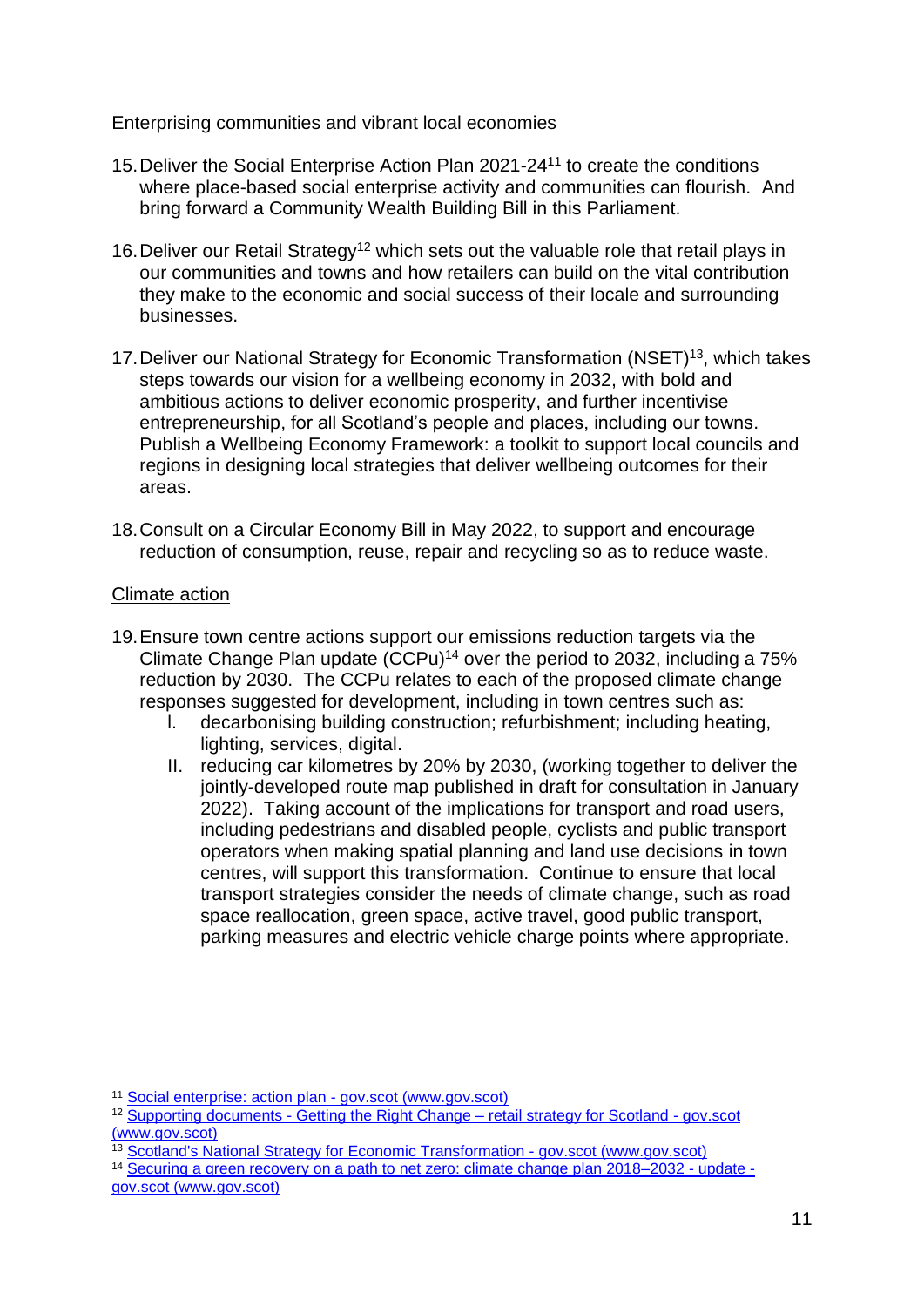- 20.Through the draft NPF4:
	- l. make clear that local development plans should strengthen community resilience to the current and future impacts of climate change, including through natural flood risk management and blue and green infrastructure;
	- ll. support proposals for temporary or permanent open space, green space or play space on unused or underused land;
	- lll. provide effective management and maintenance plans of blue and green infrastructure wherever necessary.
- 21.Improve how the impact of Scottish Budget and spending decisions on Greenhouse Gas emissions are assessed. And work closely with Parliamentary colleagues to improve budget information on climate change as per the Joint Review of the Budget established during autumn 2020.
- 22.Establish a new Industry Leadership Group to deliver a number of the Retail Strategy actions, including through developing a Just Transition plan as the sector has a significant role in helping Scotland achieve its net zero ambitions.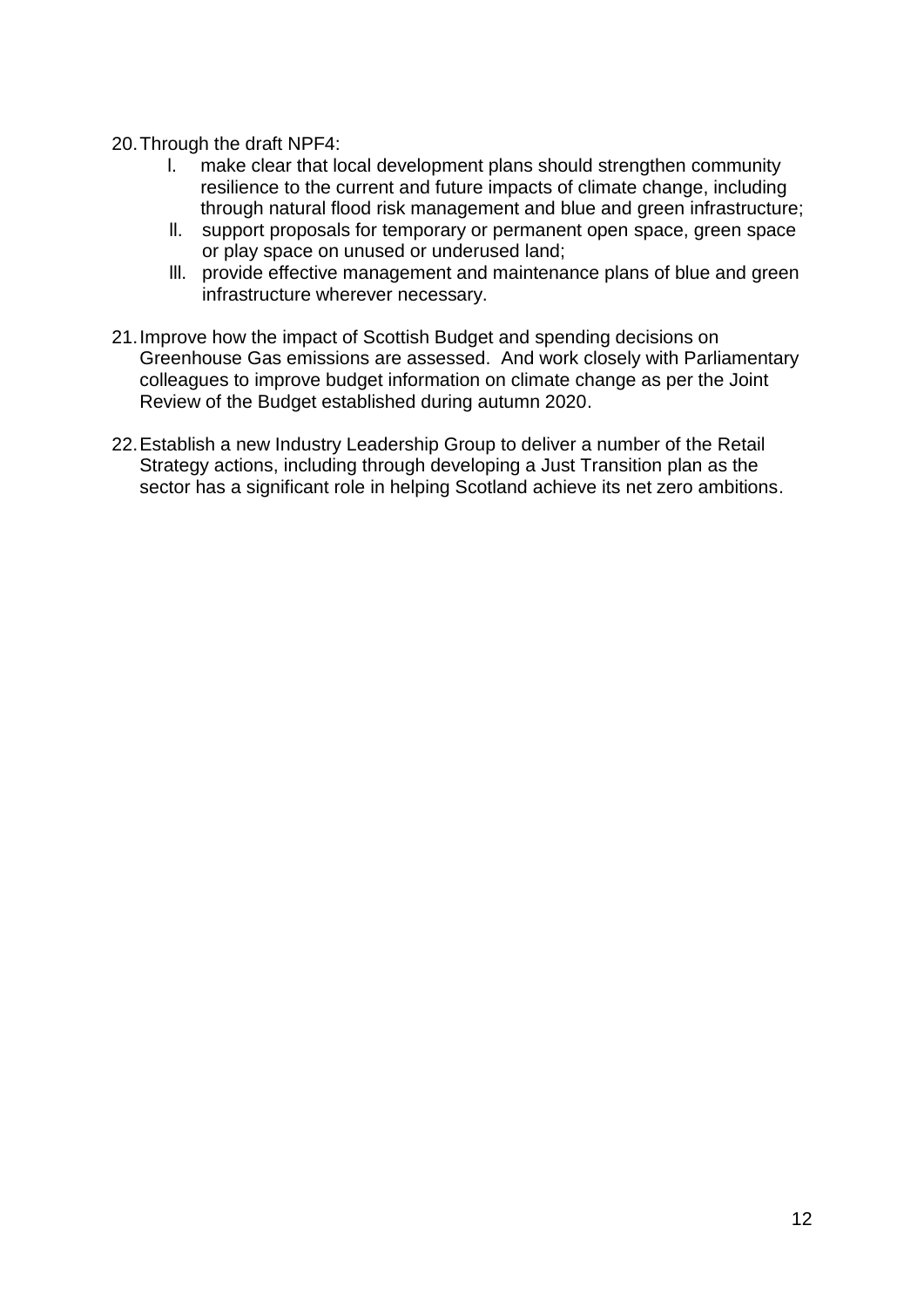# **B: Ensuring the right kind of support**

23. Continue to support Scotland's Towns Partnership<sup>15</sup> to act as a hub for promoting towns, providing practical support and advice and sharing of good practice, knowledge and learning.

## Planning

- 24. Promote the use of the National Standards for Community Engagement<sup>16</sup> and other tools to guide planning and practice for effectively engaging with and involving communities.
- 25.Promote the use of the key policy and guidance documents to aid understanding and inform the implementation of the Town Centre First Principle and the Place Principle for the development of holistic town centre plans – e.g. Town Centre Toolkit<sup>17</sup>, Place 'How to' guide<sup>18</sup> and relevant impact assessments such as Health Inequalities Impact Assessments<sup>19</sup>.
- 26.Harness the momentum that has been building around 20 Minute Neighbourhoods to support the town centre vision. Learning from the actions and interventions of early adopters, we will research and address the challenges and concerns around delivery across settlement patterns and show how policy and investment levers and initiatives can be brought together to support delivery using the Place Principle and place based approaches.

#### Town Centre First Principle

27.Promote and advocate the investment hierarchy in the Infrastructure Investment Plan (IIP)<sup>20</sup> to increase redevelopment, repurposing and maintenance of existing assets in town centres.

#### Town Centre Living

- 28.Encourage our stakeholders to adopt housing approaches across all tenures that facilitate greener, healthier and more connected communities, including housing in town centres. Support projects that demonstrate this.
- 29.Work with local authorities to link the Place Based Investment Programme and capital investments in local infrastructure to Local Development Plans, to maximise the benefits of investment.

 $\overline{a}$ <sup>15</sup> [Scotland's Towns Partnership \(scotlandstowns.org\)](https://www.scotlandstowns.org/)

<sup>16</sup> [National Standards for Community Engagement | SCDC -](https://www.scdc.org.uk/what/national-standards) We believe communities matter

<sup>17</sup> [Town Toolkit | Home](https://towntoolkit.scot/)

 $18$  [Layout 1 \(scottishfuturestrust.org.uk\)](https://www.scottishfuturestrust.org.uk/storage/uploads/place_guide_infographic.pdf) – place how to quide

<sup>19</sup> What is an HIIA - [Health Inequalities Impact Assessment \(HIIA\) -](http://www.healthscotland.scot/tools-and-resources/health-inequalities-impact-assessment-hiia/what-is-an-hiia) Tools and resources - Public [Health Scotland](http://www.healthscotland.scot/tools-and-resources/health-inequalities-impact-assessment-hiia/what-is-an-hiia)

<sup>&</sup>lt;sup>20</sup> [A National Mission with Local Impact: Infrastructure Investment Plan for Scotland 2021-22 to 2025-](https://www.gov.scot/publications/national-mission-local-impact-infrastructure-investment-plan-scotland-2021-22-2025-26/) 26 - [gov.scot \(www.gov.scot\)](https://www.gov.scot/publications/national-mission-local-impact-infrastructure-investment-plan-scotland-2021-22-2025-26/)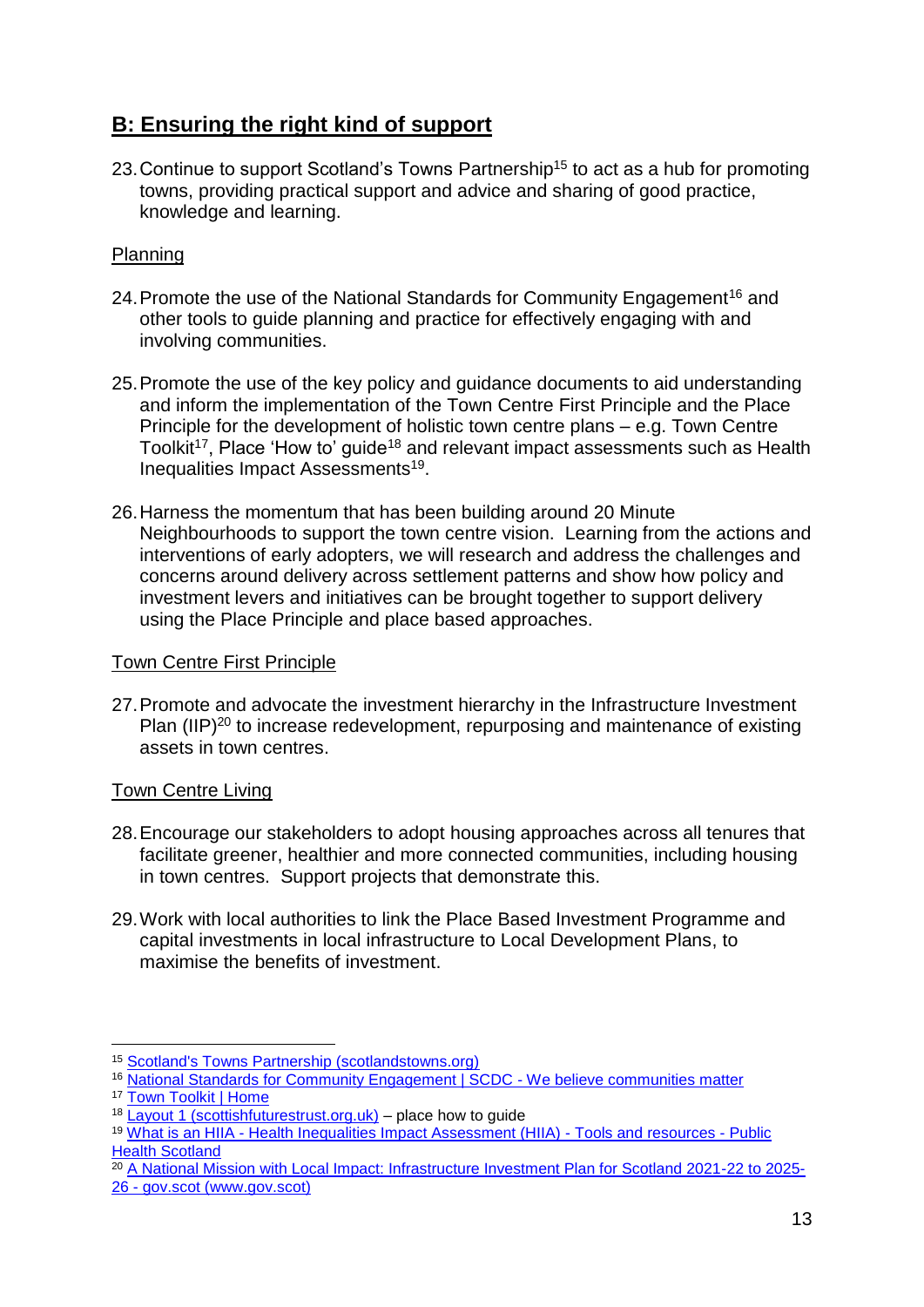#### Digital towns

- 30.Take action to close the digital divide through the provision of digital skills, devices and data, via our Connecting Scotland programme<sup>21</sup>, supporting up to 300,000 households get online by 2026. Support businesses to benefit from enhanced digital skills and technologies via DigitalBoost<sup>22</sup>.
- 31.Support community anchor organisations to develop the digital skills of people in their communities, their capability and capacity, including via the Investing in Communities Fund.
- 32.Support the roll out and development of towns based service solutions such as towns' digital platforms and local gift cards, for example Scotland Loves Local.

#### Enterprising communities and vibrant local economies

- 33. Deliver the Empowering Communities<sup>23</sup> and Scotland Loves Local Programmes <sup>24</sup> supporting the development of community anchor organisations. Support the Community Ownership Support Service<sup>25</sup> helping community organisations, community ownership and asset transfer.
- 34.Provide via Zero Waste Scotland (ZWS) support and advice for community enterprises and the business community to take advantage of the economic benefits and commercial opportunities relevant to building circular economies within town centres. ZWS will deliver the £5m Social Enterprise Net Zero Transition Fund<sup>26</sup> in partnership with Social Investment Scotland, its Circular Cities and Regions programme<sup>27</sup> and a business support programme<sup>28</sup>.

#### Climate action

35.Develop a network of demonstrator climate action towns, targeting those with little historical engagement in climate action to develop their own collective vision. Stimulate collaborative climate action on a town scale using learning from the programme.

<sup>1</sup> <sup>21</sup> Connecting Scotland - [gov.scot \(www.gov.scot\)](https://www.gov.scot/news/connecting-scotland-1/)

<sup>22</sup> [DigitalBoost | Business Gateway \(bgateway.com\)](https://www.bgateway.com/resources/digitalboost)

<sup>&</sup>lt;sup>23</sup> [Community empowerment: Empowering Communities Programme -](https://www.gov.scot/policies/community-empowerment/empowering-communities-fund/) gov.scot (www.gov.scot)

<sup>&</sup>lt;sup>24</sup> Scotland's Town Centre Recovery Campaign – [Home of the Scotland Loves Local campaign. –](https://lovelocal.scot/) Co[ordinated by Scotland's Towns Partnership and a range of other partners, including the Scottish](https://lovelocal.scot/)  [Government. \(lovelocal.scot\)](https://lovelocal.scot/)

<sup>&</sup>lt;sup>25</sup> [DTAS Community Ownership Support Service](https://dtascommunityownership.org.uk/)

<sup>26</sup> [Social Enterprise Net Zero Transition Fund | Zero Waste Scotland](https://www.zerowastescotland.org.uk/content/social-enterprise-net-zero-transition-fund)

<sup>&</sup>lt;sup>27</sup> [Circular economy in cities and regions | Zero Waste Scotland](https://www.zerowastescotland.org.uk/circular-economy/cities-and-regions)

<sup>28</sup> [Circular Economy Business Support Service | Zero Waste Scotland](https://www.zerowastescotland.org.uk/circular-economy/business-support-service)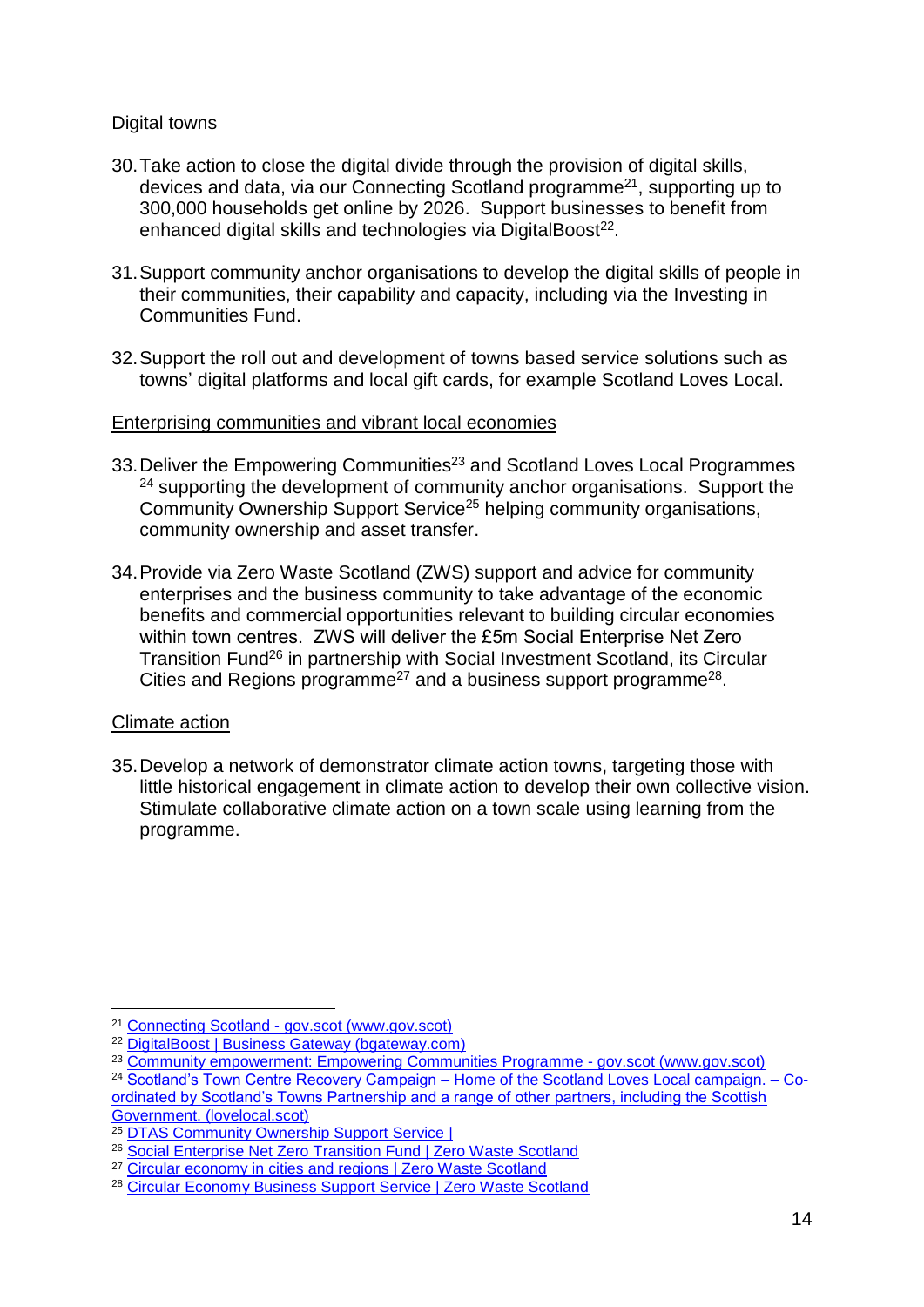#### Measuring and evaluating progress for improvement

- 36. Commission and support the Understanding Scottish Places<sup>29</sup> (USP) consortium to review evaluation and data needs. Link the work led by the USP consortium with the Digital Transformation programme and our work on digital planning.
- 37.Review the effectiveness of the existing town centre audit platform. Develop an evaluation framework for funding which supports the town centre vision, commencing with work alongside the Improvement Service to evaluate the impact of local Place Based Investment Programme funding.

<sup>1</sup> <sup>29</sup> [Understanding Scottish Places \(usp.scot\)](https://www.usp.scot/)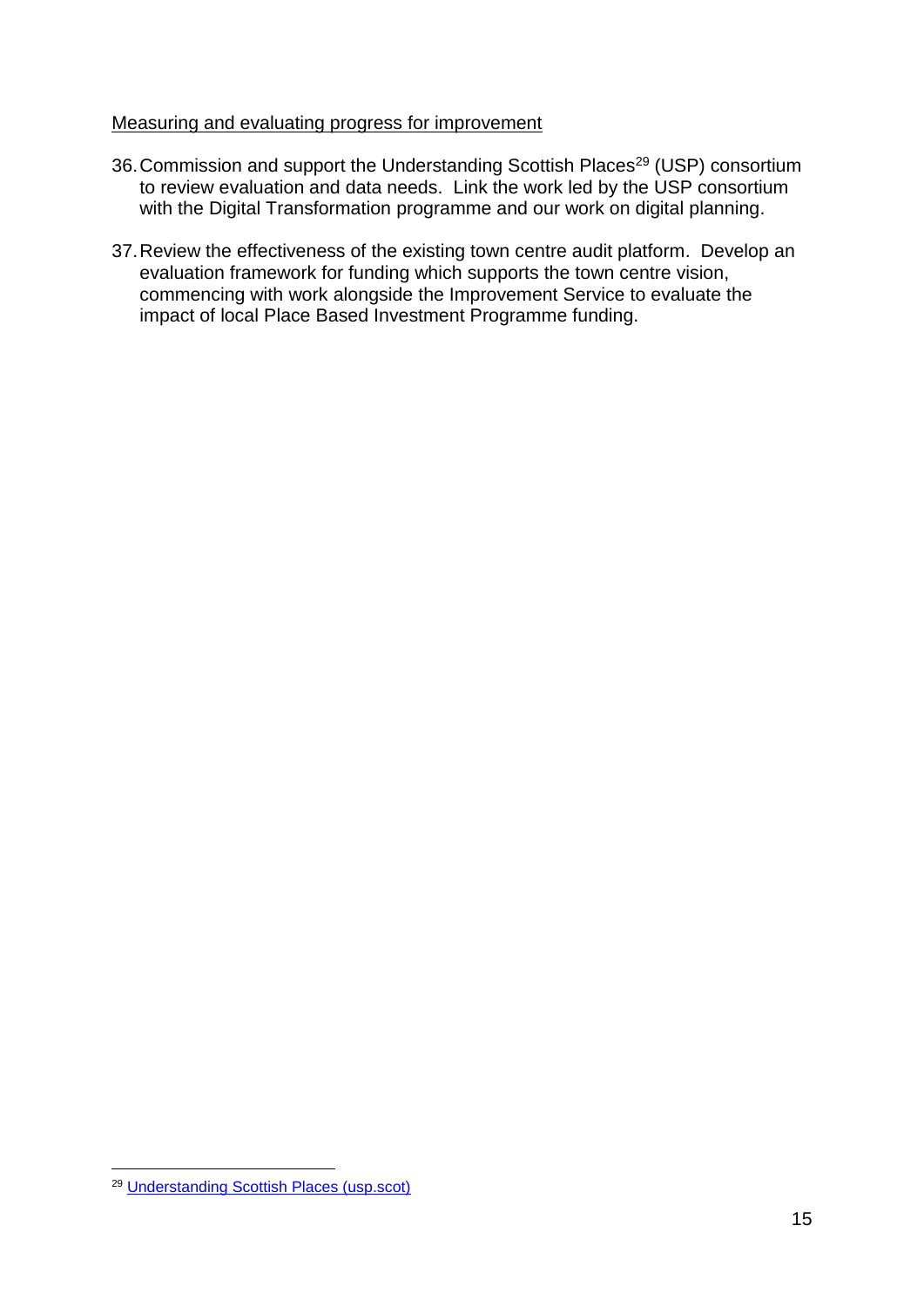# **C: Providing a framework for investment**

## Demonstrator towns and funding

- 38.Deliver aligned multi-year funding via the Place Based Investment Programme (PBIP) and Framework<sup>30</sup>, Empowering Communities and Scotland Loves Local Programmes to enable development of longer term plans, and deliver local projects.
- 39.Improve alignment of funding in support of National Transport Strategy (NTS2<sup>31</sup>) outcomes, including at least £320 million or 10% of the total transport budget going on active travel by 2024-25. More broadly, the second Strategic Transport Projects Review (STPR2<sup>32</sup>) draft recommendations published for consultation on 20 January 2022 will inform transport investment in Scotland for the next 20 years (2022-2042). STPR2 is underpinned by the sustainable investment hierarchy. The draft recommendations included a number that were relevant to town centres, including for sustainable transport.

#### Town Centre Living

- 40.Establish a new fund for local authorities to bring empty homes and potential empty homes back into residential use and to convert suitable empty properties in neighbourhoods and town centres.
- 41.Continue to support partners through our Affordable Housing Supply Programme to deliver affordable housing in town centres where this has been identified as a strategic priority.

## Digital Towns

1

- 42.Extend rates relief on newly lit fibre by a further 5 years to 15 years (until March 2034).
- 43.Invest £100 million to help businesses improve their digital skills, capacity and capability. Support and develop a Strong Digital Economy where all businesses are able to take advantage of digital technologies and public services are accessible and simple to use as key to our Digital Strategy<sup>33</sup>.
- 44.Support improved broadband capacity and mobile connectivity in our towns and town centres to improve local digital platforms. This includes investments through our Reaching 100% broadband programme and our Scottish 4G Infill mobile programme.

<sup>30</sup> [The Place Based Framework | Our Place](https://www.ourplace.scot/place-based-framework)

<sup>31</sup> [National Transport Strategy 2 | Transport Scotland](https://www.transport.gov.scot/publication/national-transport-strategy-2/)

<sup>32</sup> [Strategic Transport Projects Review 2 | Transport Scotland](https://www.transport.gov.scot/our-approach/strategy/strategic-transport-projects-review-2/)

<sup>33</sup> [A changing nation: how Scotland will thrive in a digital world -](https://www.gov.scot/publications/a-changing-nation-how-scotland-will-thrive-in-a-digital-world/) gov.scot (www.gov.scot)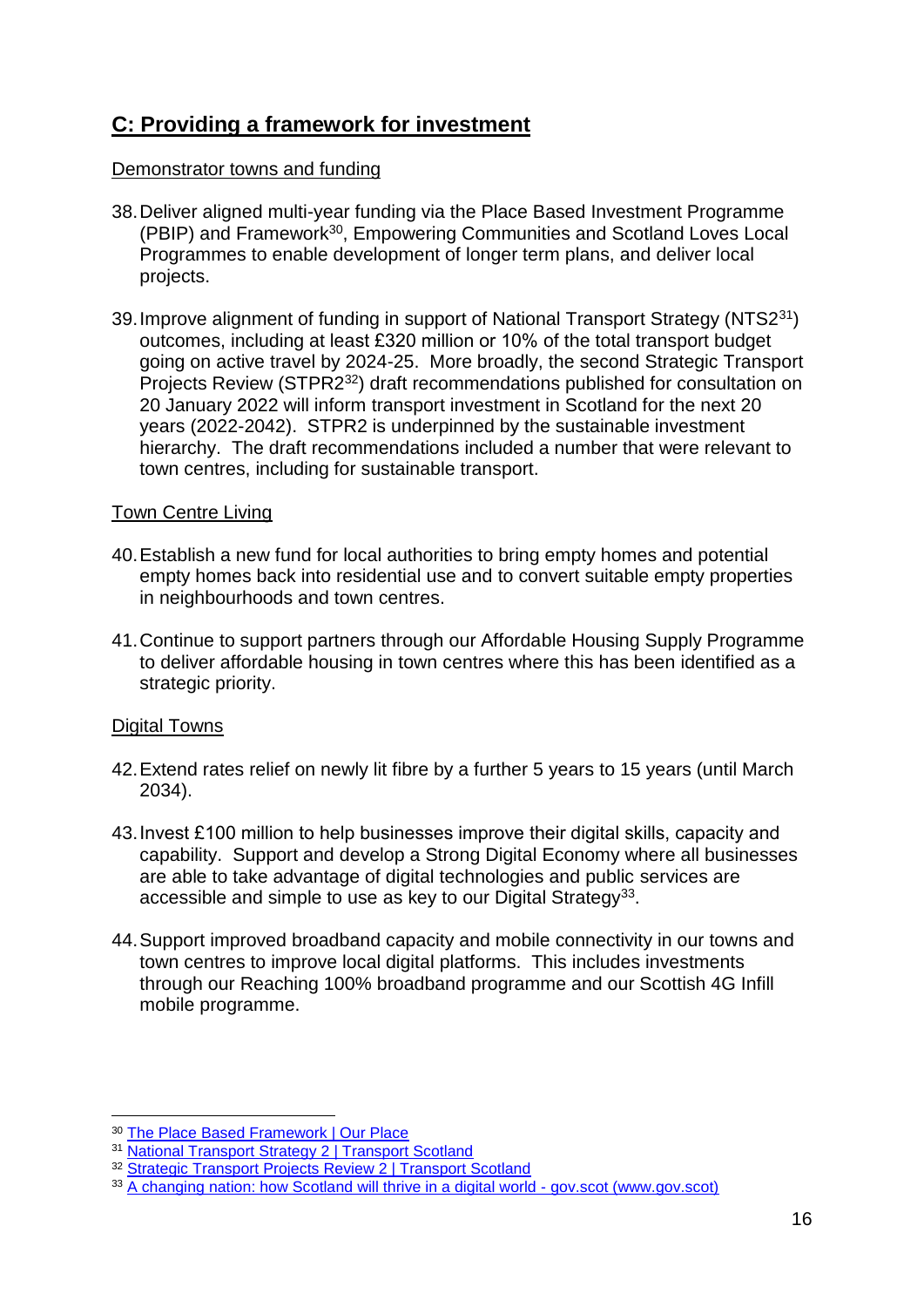#### Enterprising communities and vibrant local economies

- 45.Deliver the Place Based Investment Programme, including the Regeneration Capital Grant Fund which can act as a catalyst to leverage other funds to enable the acquisition of properties and land/assets.
- 46.Deliver the multi-year £50 million low carbon Vacant and Derelict Land Investment Programme to support innovative local approaches to tackling persistent vacant and derelict land and delivery of new green infrastructure, including in town centres.
- 47.Maintain the Small Business Bonus Scheme for the lifetime of the Parliament supporting the small businesses vital to the recovery of our town centres, and ensuring that 100,000 business properties pay no rates.

#### Climate action

- 48.Increase investment in low carbon transport and net zero programmes, including leveraging public investment to mobilise private finance towards the net zero transition.
- 49.Provide funding for pocket parks and green space in town centres via the Nature Restoration Fund. 34

<sup>1</sup> <sup>34</sup> [Scottish Government Nature Restoration Fund | NatureScot](https://www.nature.scot/funding-and-projects/scottish-government-nature-restoration-fund)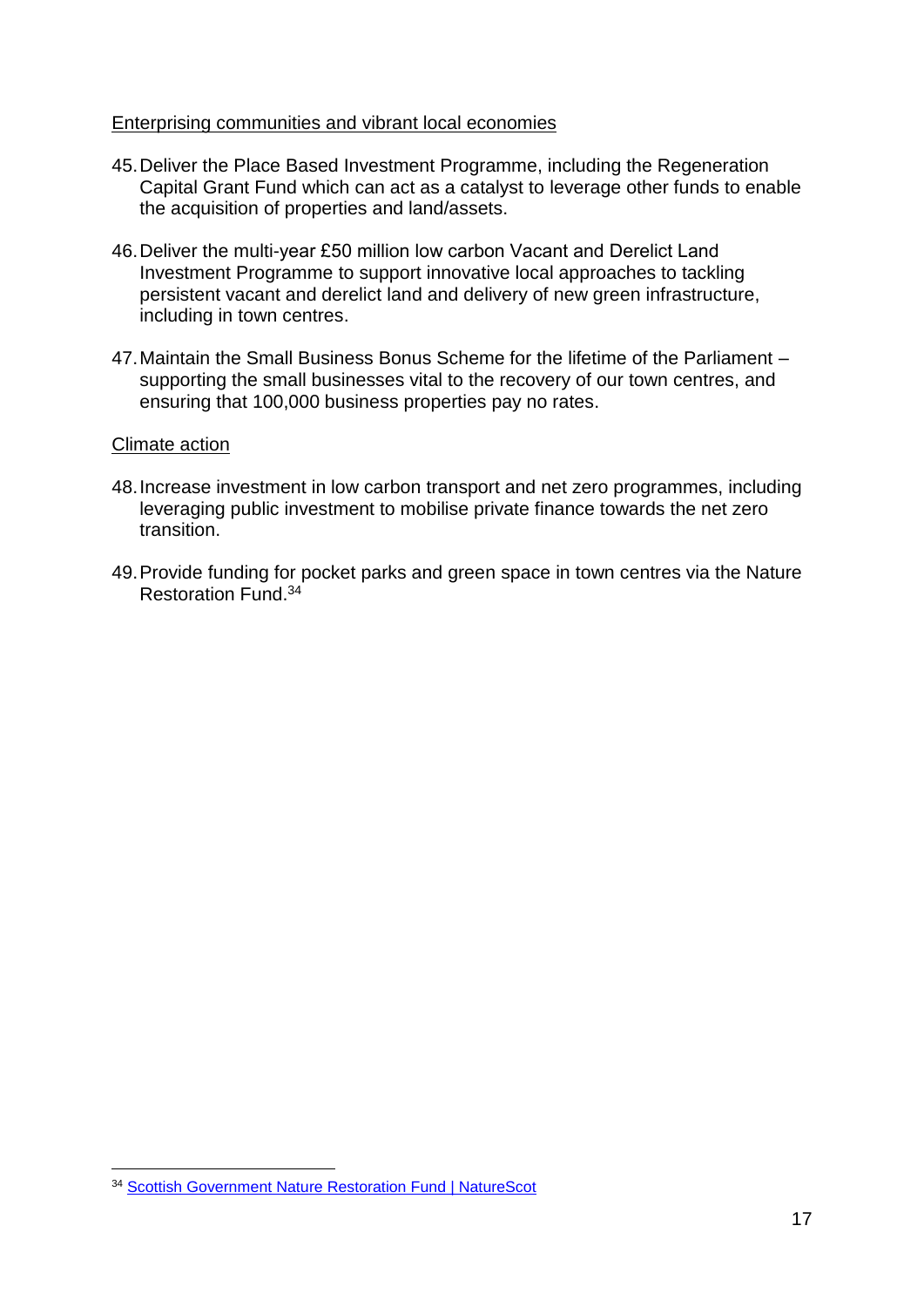# **D: Working closely with partners**

#### Planning

50.To amplify learning and encourage adoption of best practice showcase best practice nationally in relation to town centres and the success of communities in transforming their localities.

## Town centre first principle

- 51.Ask that government, local authorities, the wider public sector, businesses and communities re-establish putting the health of town centres at the heart of decision making.
- 52.Work with Scottish Futures Trust (SFT) to develop support mechanisms, provide practical guidance on place based programme delivery and build capacity to encourage commercial investment models for town centres.

#### Demonstrator towns

53.Work together with partners across sectors and communities to identify and learn from place based demonstrator places and projects.

#### Town Centre Living

1

54.Work with SFT and others to support the expansion of town centre living and analyse barriers and opportunities. Use this understanding to explore the development of a pipeline of propositions<sup>35</sup> through collaboration and partnership working.

#### Enterprising communities and vibrant local economies

- 55. Deliver the Community Wealth Building (CWB) Action Plans in 5 pilot localities<sup>36</sup> and promote the relevant learning. These Action Plans set out a broad suite of recommendations, for example, community ownership, asset transfer, support of inclusive ownership and economy. Explore opportunities with the localities to implement and illustrate CWB at a towns level. As set out in our Covid Recovery Strategy, we will work with all 32 local authorities, to develop their own Community Wealth Building Action Plans including objectives to protect and create good quality local employment opportunities as part of wider recovery plans.
- 56.Support and encourage organisations to collaborate working with and for businesses and communities such as Enterprise agencies.

<sup>35</sup> Opportunities might include net zero, affordable housing, housing infrastructure, investment in town centres and modernising construction.

<sup>36</sup> Clackmannanshire, Western Isles, South of Scotland, Glasgow City, and Tay Cities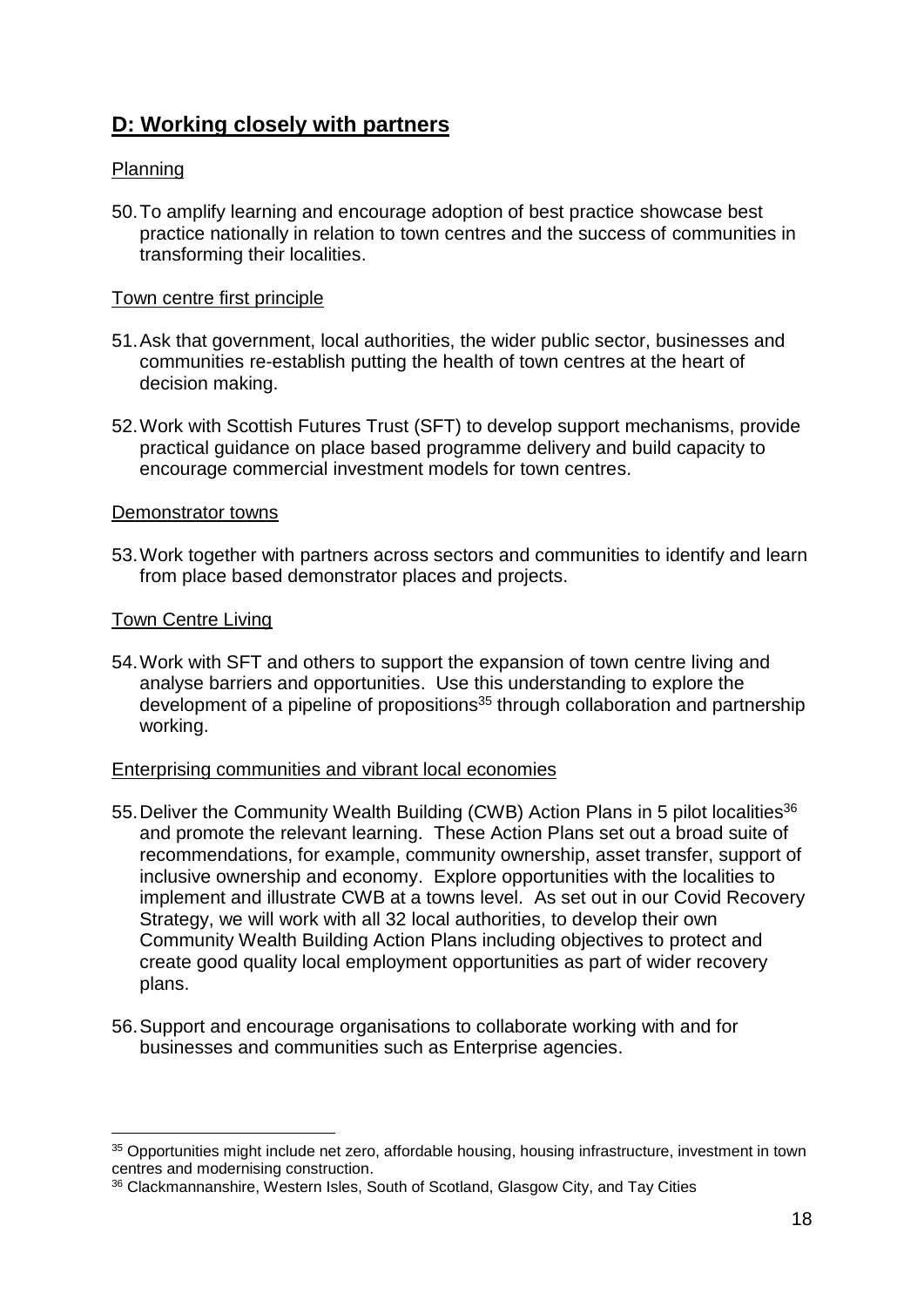- 57.Continue to support local business partnerships through Business Improvement Districts to create platforms for local economic growth and deliver locally agreed improvements.
- 58.Deliver the Scotland Loves Local programme, supporting local businesses and communities, building wealth in local communities, revitalising town centres increasing footfall and activity safely in local places

#### Climate action

59.Work with partners to maximise the opportunities for town and neighbourhood centres arising from a shift to home and near to home working as a result of the pandemic. This includes making use of existing vacant space and buildings on, or close to, town centres to create safe accessible local work space and increase diversity and footfall in towns.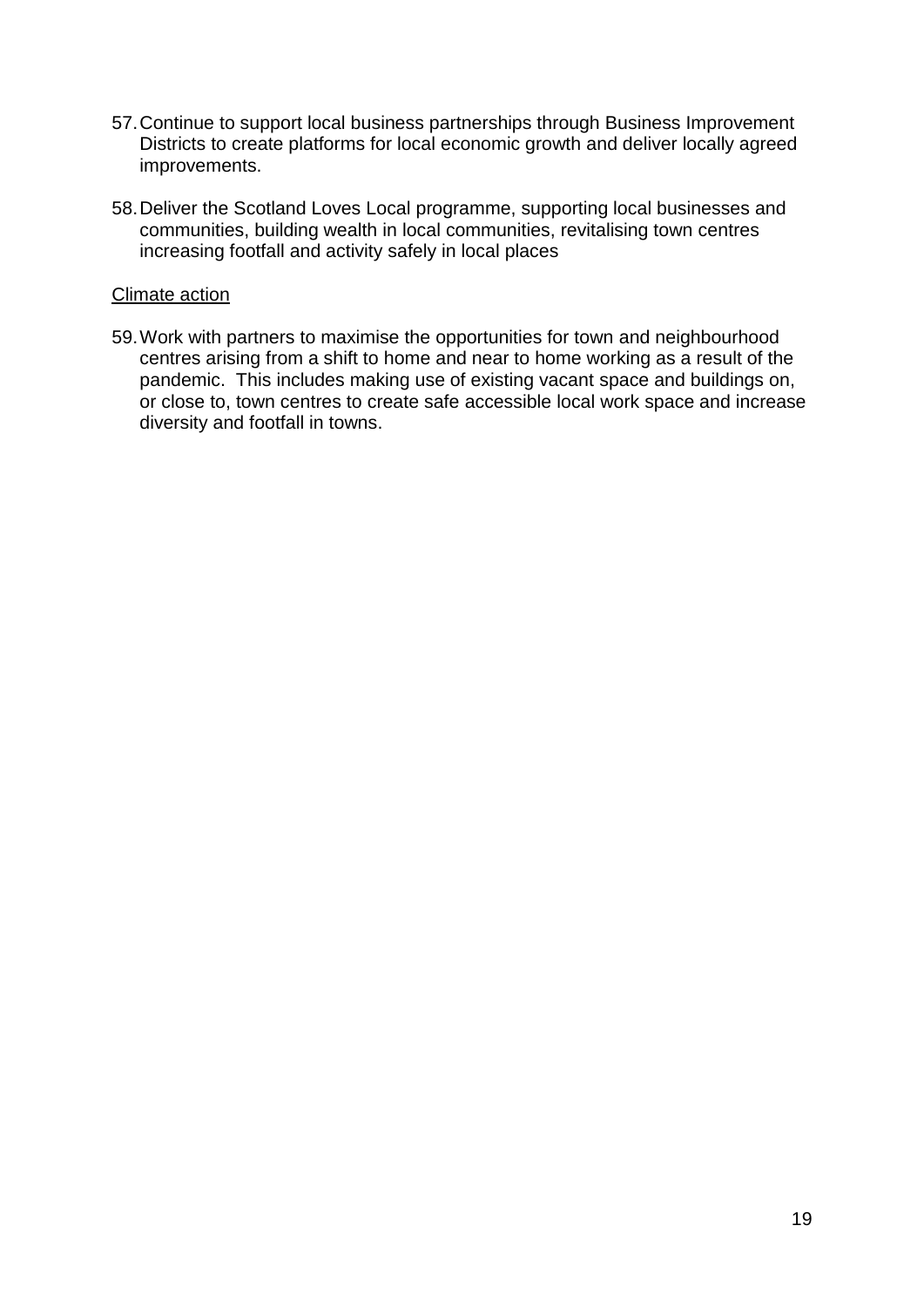## **Scenario**

What are these actions designed to achieve?

Towns that develop in a sustainable way, that enable communities to influence that development, and build on the empowerment approaches across Scotland. Communities of identity and interest, particularly those experiencing inequalities, empowered to identify their own needs and opportunities, and supported to participate in planning their own futures.

Place based approaches to town centres embedded across policy areas so that support, funding and decision making is better co-ordinated and aligned to deliver the collaboratively agreed vision unique to that town centre. With demonstrators testing and showcasing what is possible to inspire other town centres to adapt the learning to their local context and setting.

More opportunities for living well locally in our town centres, where the design, development and management of our towns support people to meet most of their daily needs locally within a 20-minute neighbourhood helping us address climate change, meet our net zero ambitions, encourage healthier active travel options and reduce the need to travel unsustainably.

The development of local wellbeing economies with town centres at their heart, which put people, place and planet first and foremost; enabling and empowering communities to tackle poverty and inequality on their own terms. Where more town centre assets are owned, managed and used locally, creating opportunities for local entrepreneurs, capacity and skills building - with equity of access to digital. Where local decision making is based on a deep understanding of local assets, resources and challenges to enable local partners to focus on the issues that matter to them in the places they live, work, play and spend time in.

## **Next steps**

We will support and enable these outcomes to be delivered via this action plan. We will work with others to monitor and evaluate progress and support engagement to collaborate, explore best practice and learn from each other.

There are a number of sites which share good practice, case studies and tools which support work in towns and town centres, these include but are not restricted to, those found via the [Our Place](https://www.ourplace.scot/) website which includes links to the [Place Standard Tool,](https://www.ourplace.scot/AboutPlaceStandard) [Scotland's Towns Partnership](https://www.scotlandstowns.org/) and [Improvement Service](https://www.improvementservice.org.uk/__data/assets/pdf_file/0021/19740/20-minute-neighbourhood-rapid-scoping-assessment.pdf) websites.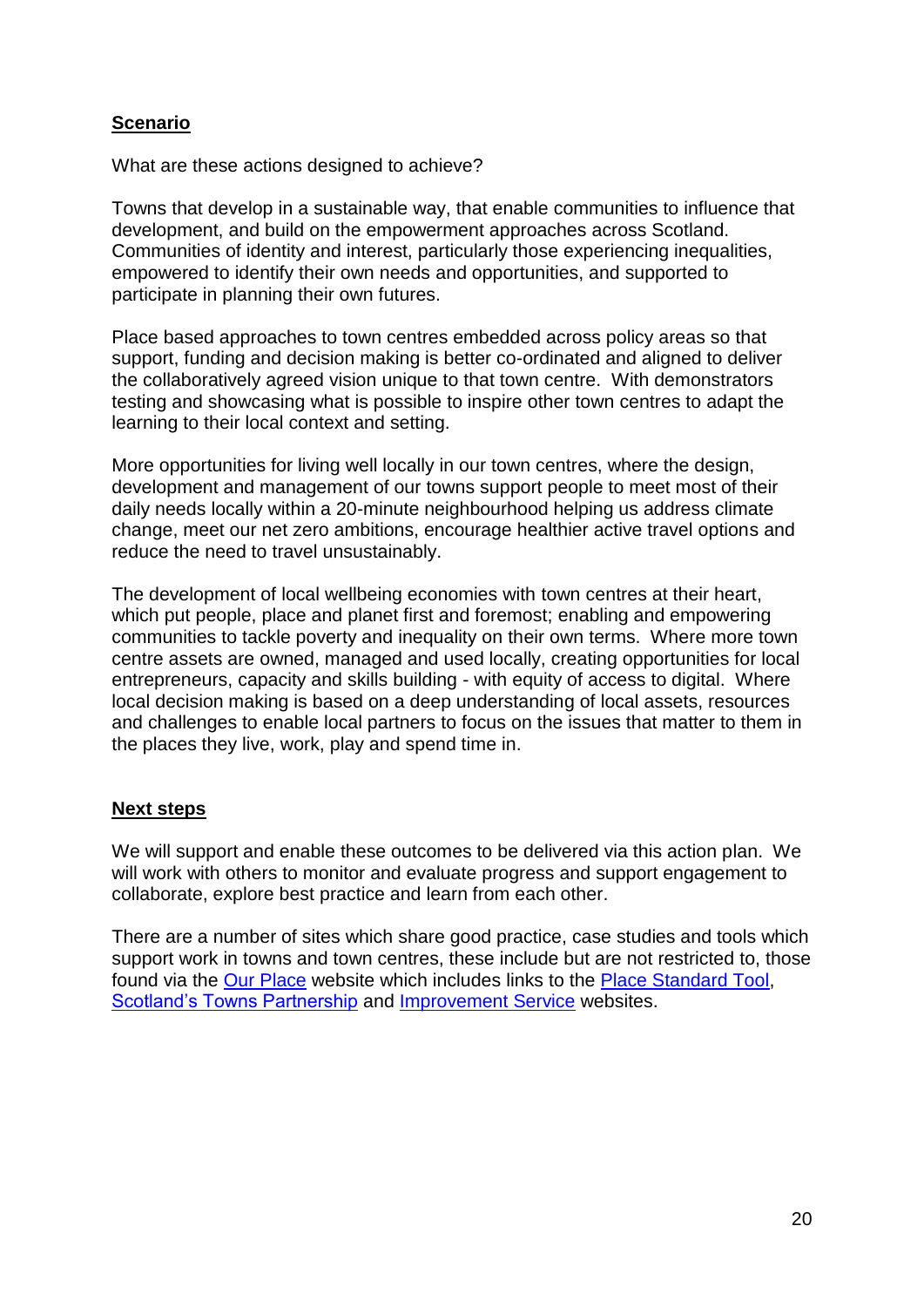# **Acknowledgements**

The independent Review of the Town Centre Action and the development of this joint response with COSLA has been a collaborative effort from the outset and we are very grateful for the views, insight and knowledge shared by all and particularly the hard work undertaken by the review group in developing their report and subsequently.

Professor Leigh Sparks, Chair of Review Group, Professor of Retail Studies and Deputy Principal, University of Stirling Phil Prentice, CEO, Scotland's Towns Partnership Irene Beautyman, Convenor, RTPI Scotland and Planning for Place Manager, The Improvement Service Professor Russel Griggs OBE, Chair, South of Scotland Enterprise Agency Sally Witcher, Inclusion Scotland Louisa MacDonnell, Development Trust Association Scotland Moira Tasker, Chief Executive, Inclusion Scotland Dr Matthew Lowther, Head of Place and Equity, Public Health Scotland Claire Daly, Head of Policy & Communications, Sustrans Robert Nicol, COSLA Calum Lindsay, COSLA Barry McCulloch, Senior Policy Advisor, Federation of Small Businesses Linda Gillespie, Development Trust Association Scotland Jen Wallace, Director, Carnegie UK Trust Pippa Coutts, Policy and Development Manager, Carnegie UK Trust David Cowan, Scottish Government